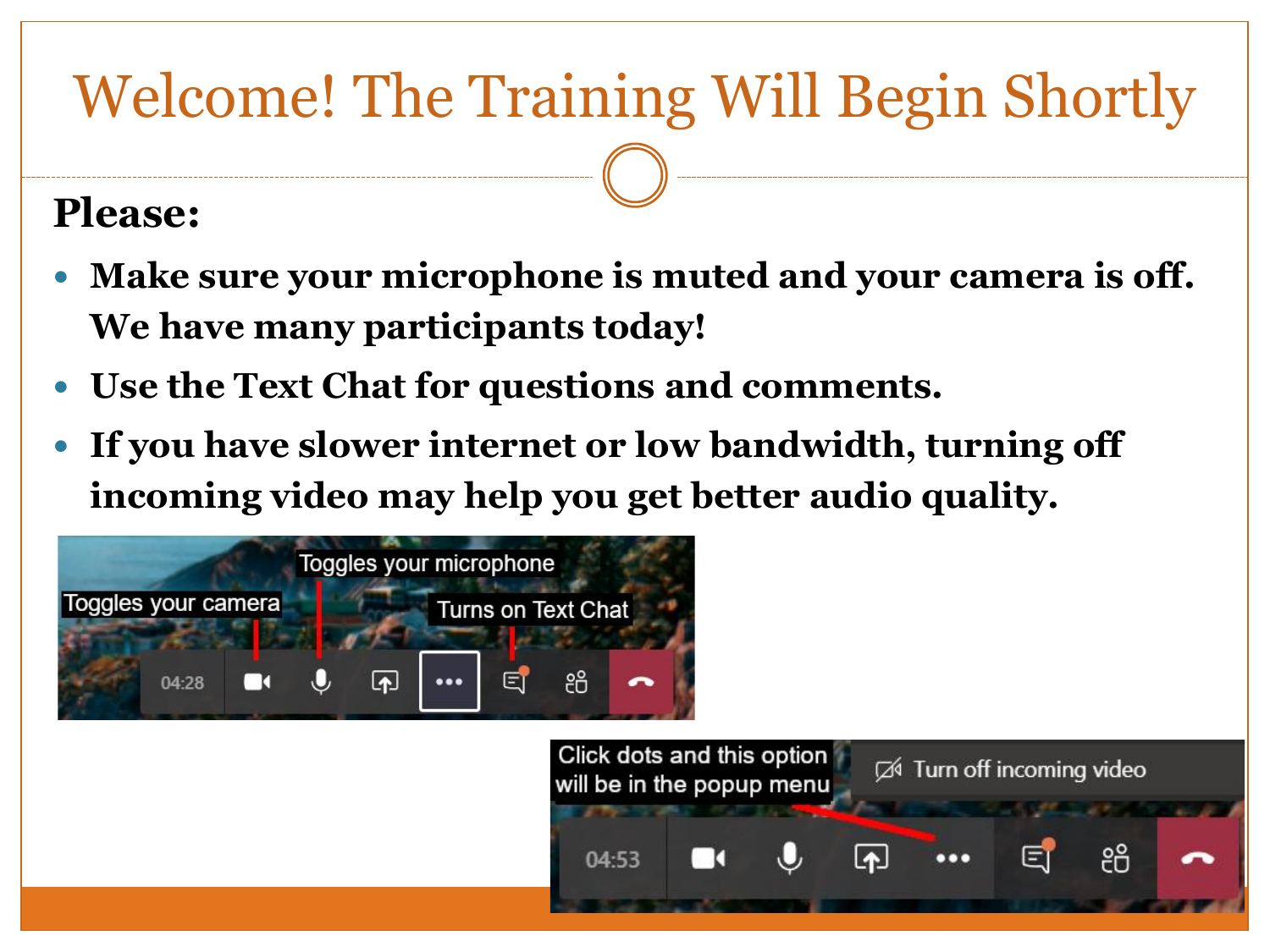Required Reporting at UVM: Clery Act, Title IX, and Beyond

> **E D U C A T I O N A L P R O G R A M F O R U V M R E P O R T E R S 2020 - 2 0 2 1 A C A D E M I C Y E A R**

> > The University of Vermont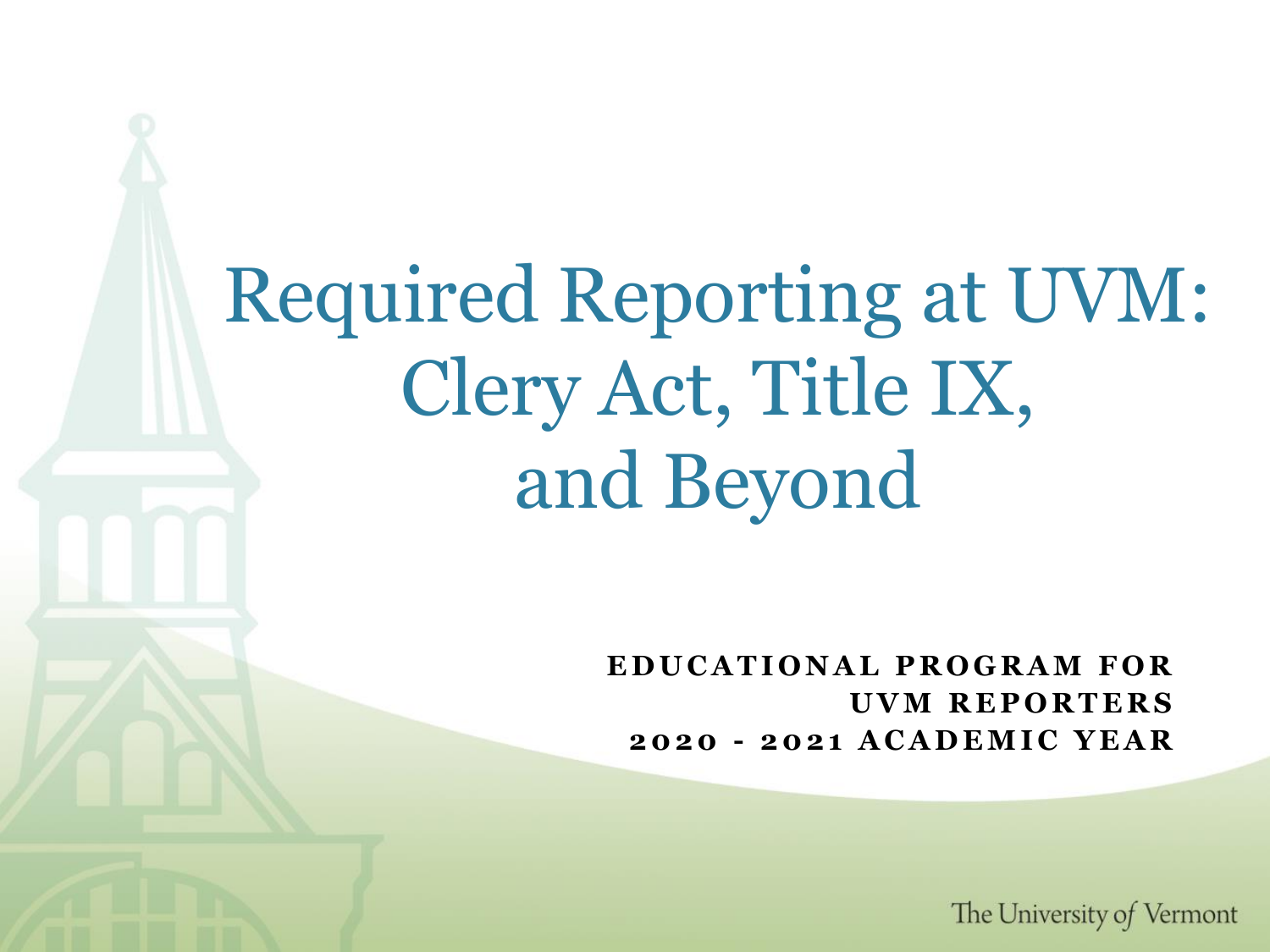# What is the Clery Act?

- **The Jeanne Clery Disclosure of Campus Security Policy and Campus Crime Statistics Act took effect in 1991, and requires all colleges and universities participating in federal student aid programs to:**
	- Maintain a public daily crime log (<https://www.uvm.edu/police/crime-fire-log>);
	- Publish and distribute to students and employees, as well as prospective students and employees, an annual crime report by October 1, which includes [3 years of crime statistics \(http://www.uvm.edu/police/reports/clery/public](http://www.uvm.edu/police/reports/clery/public-safety-report.pdf)safety-report.pdf); and
	- Provide both emergency and timely warnings to the campus community about crimes and other emergencies posing an immediate or ongoing threat.
- **To learn about UVM's commitment to compliance with the Clery Act, the University's Campus Safety and Security Policy can be found at: [http://www.uvm.edu/policies/riskmgm/clery.pdf.](http://www.uvm.edu/policies/riskmgm/clery.pdf)**

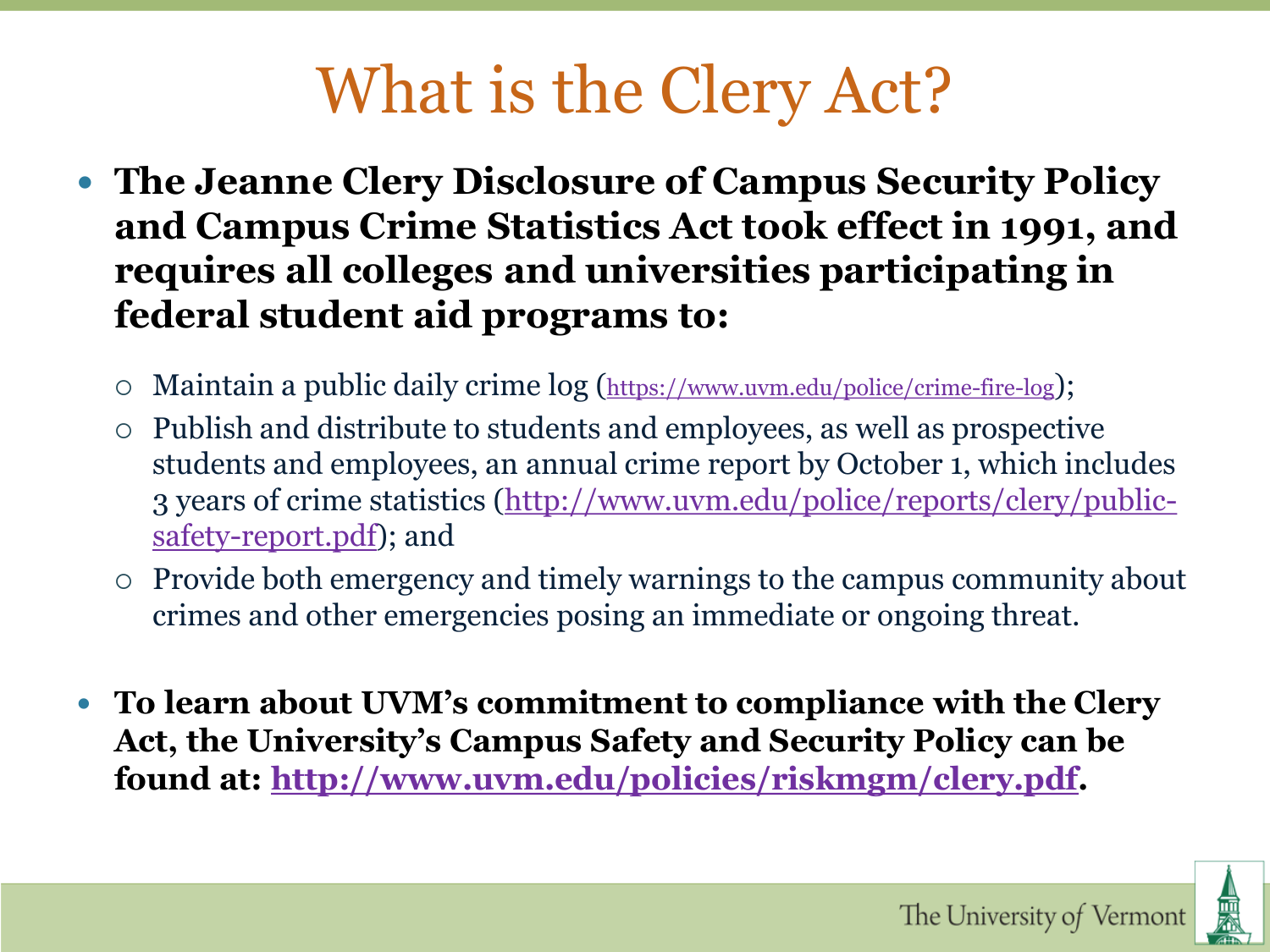# Who is Jeanne Clery?

- **Jeanne Clery, a Lehigh University freshman, was raped and murdered by a fellow student on April 5, 1986 in her dorm room.**
- **Before Jeanne's death, there were no uniform laws mandating that colleges report crimes on campus to students, employees, or potential students** -- there had been 38 violent crimes on Lehigh's campus in the three years before Jeanne's murder, of which Jeanne and her family were unaware.

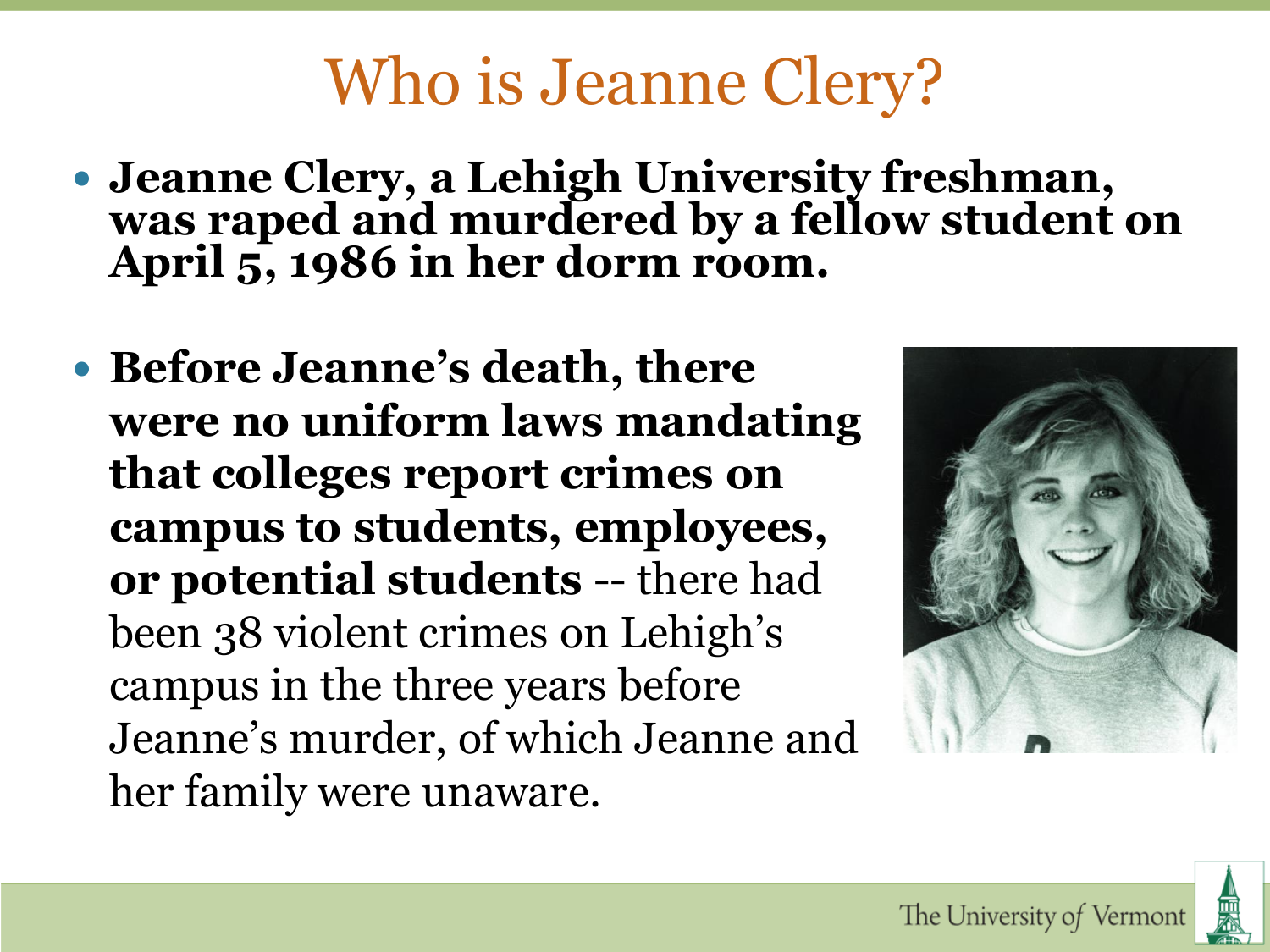## What is Title IX?

- Title IX of the Education Amendments of 1972 protects people from sex based discrimination in education programs and activities that receive federal financial assistance.
- **Sexual violence is a form of sex discrimination prohibited by Title IX and the University must take immediate action to eliminate the harassment, prevent its recurrence, and address its effects** when it knows or reasonably should know of its existence.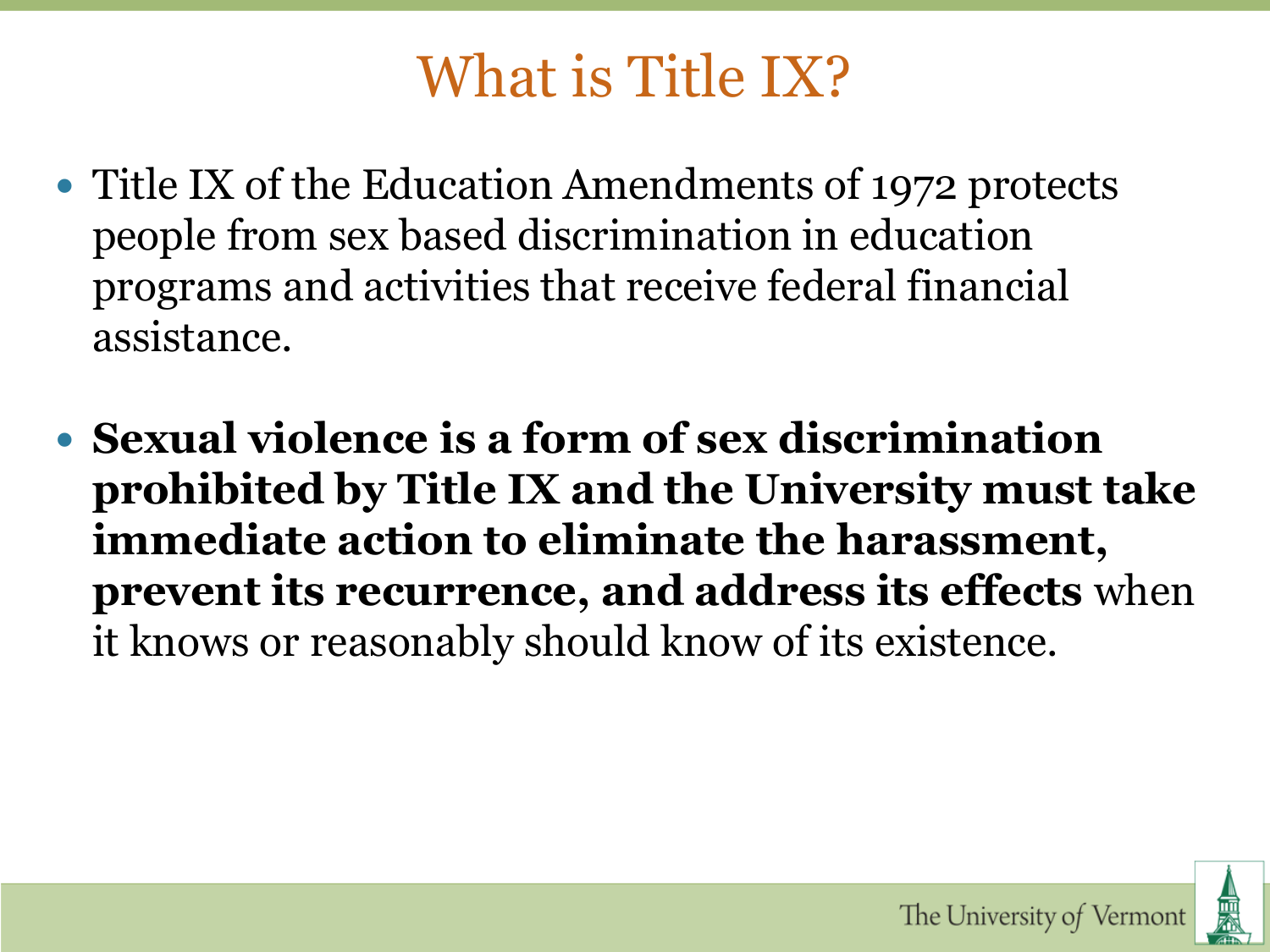## Are there other laws that prohibit acts of discrimination and harassment?

- Yes. Titles VI and VII of the Civil Rights Act of 1964 protect individuals from discrimination and harassment, on the basis of protected status, including race, color, religion, national or ethnic origin, age, sex, sexual orientation, marital status, disability, or gender identity or expression.
- Title VI applies to UVM's programs and activities.
- Title VII applies to UVM as an employer.

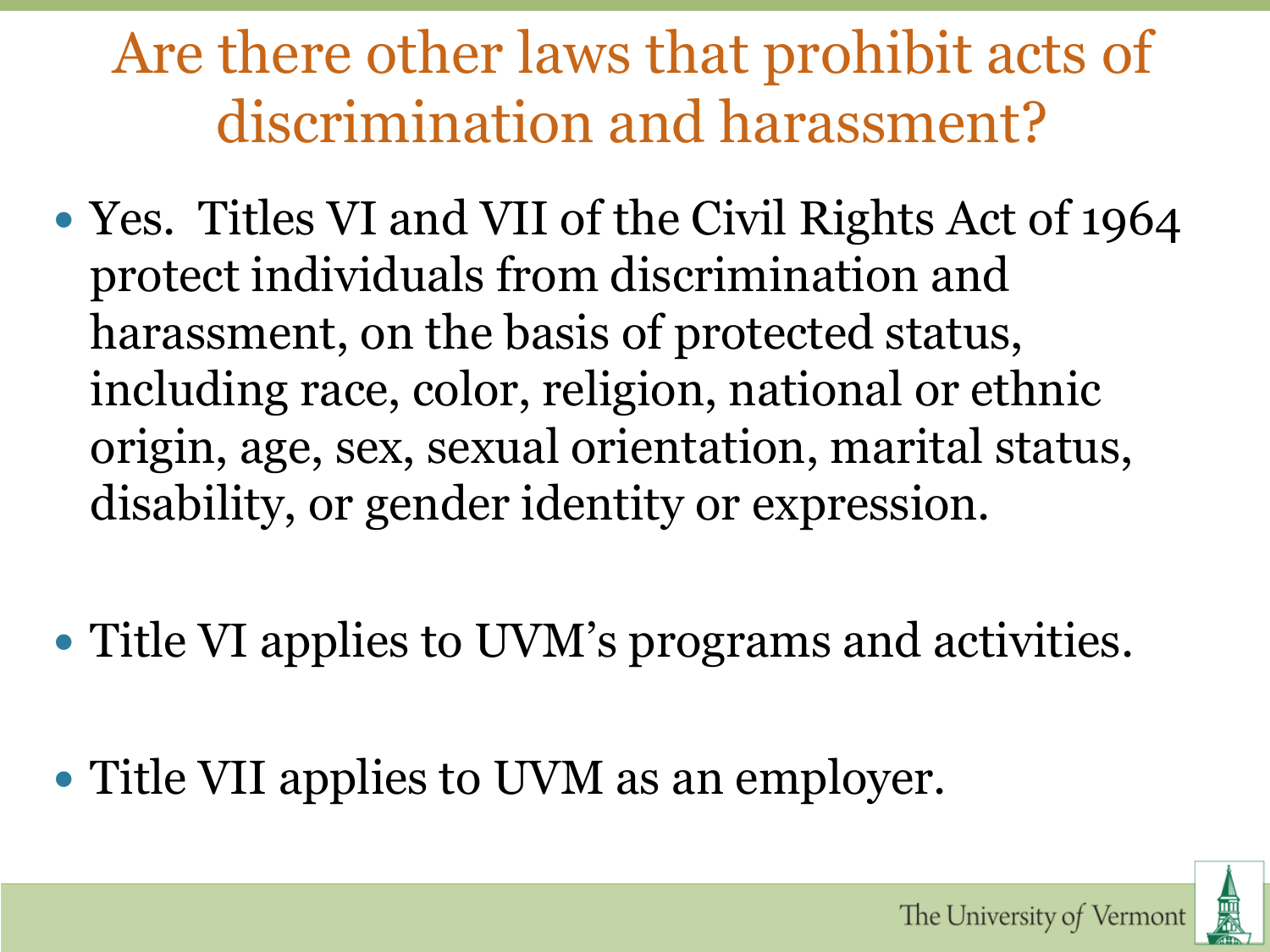# What do these laws have to do with me?

#### AS A RESULT OF YOUR POSITION, **YOU HAVE REQUIRED REPORTING RESPONSIBILITIES** UNDER FEDERAL LAW AND UNIVERSITY POLICY

**Y O U A R E A " U V M R E P O R T E R "**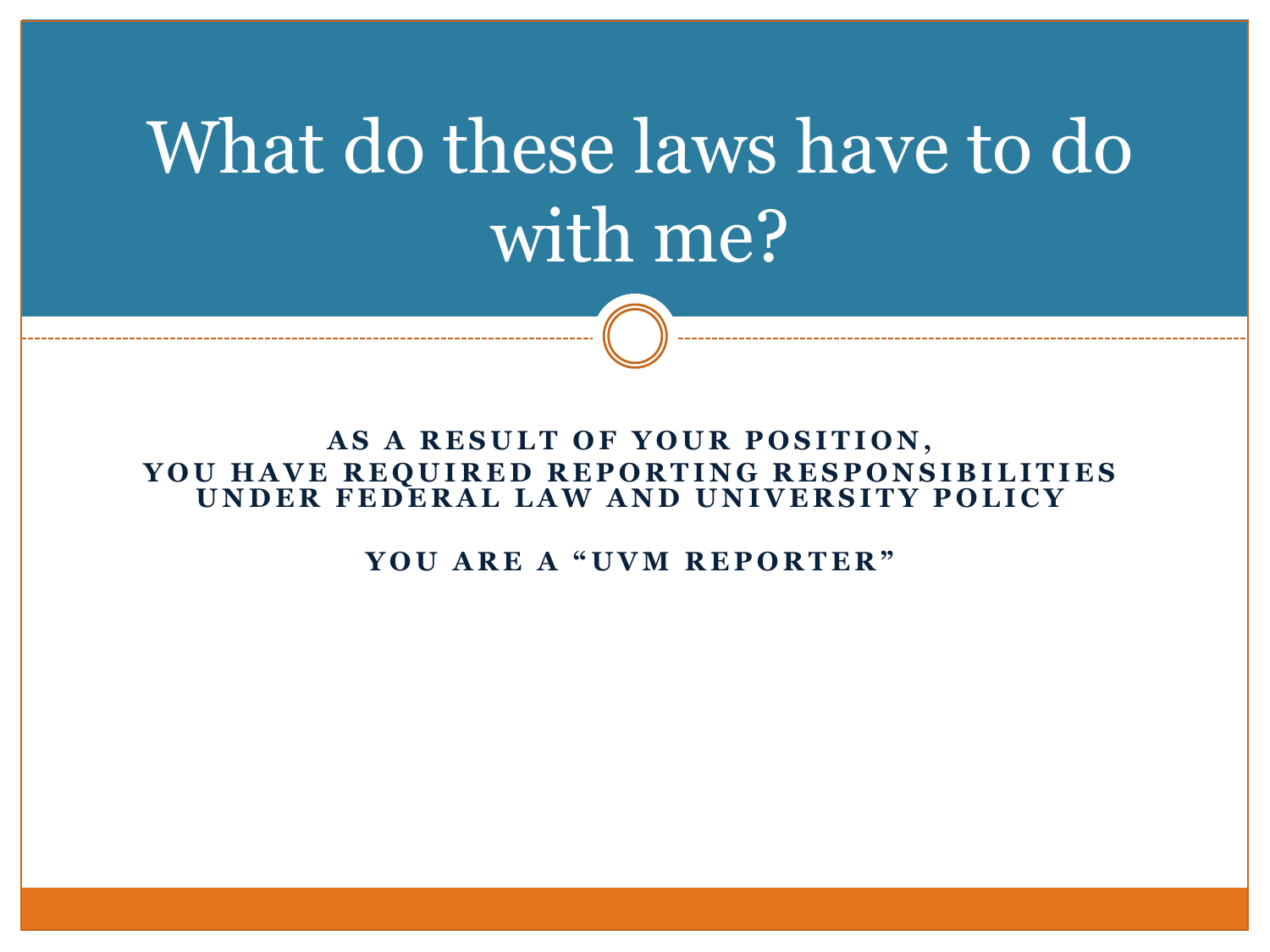## What positions and offices have required reporting responsibilities?

- Members of the University of Vermont Department of Police Services and contract security personnel;
- Supervisors, managers, and higher level employees;
- Department chairs, directors, and deans of academic units;
- *All* full and part time faculty members;
- Personnel with oversight responsibilities for students or student employees, including:
	- UVM employees and volunteers who have responsibility for student and campus activities, such as Residential Life, the Center for Student Conduct, the Title IX Coordinator and Deputy Coordinators, and Student Life;
	- Advisors to recognized student organizations;
	- Coaches and coaching staff; and
- Any other individual or organization the University designates by policy as a resource to whom students and employees should report crimes.

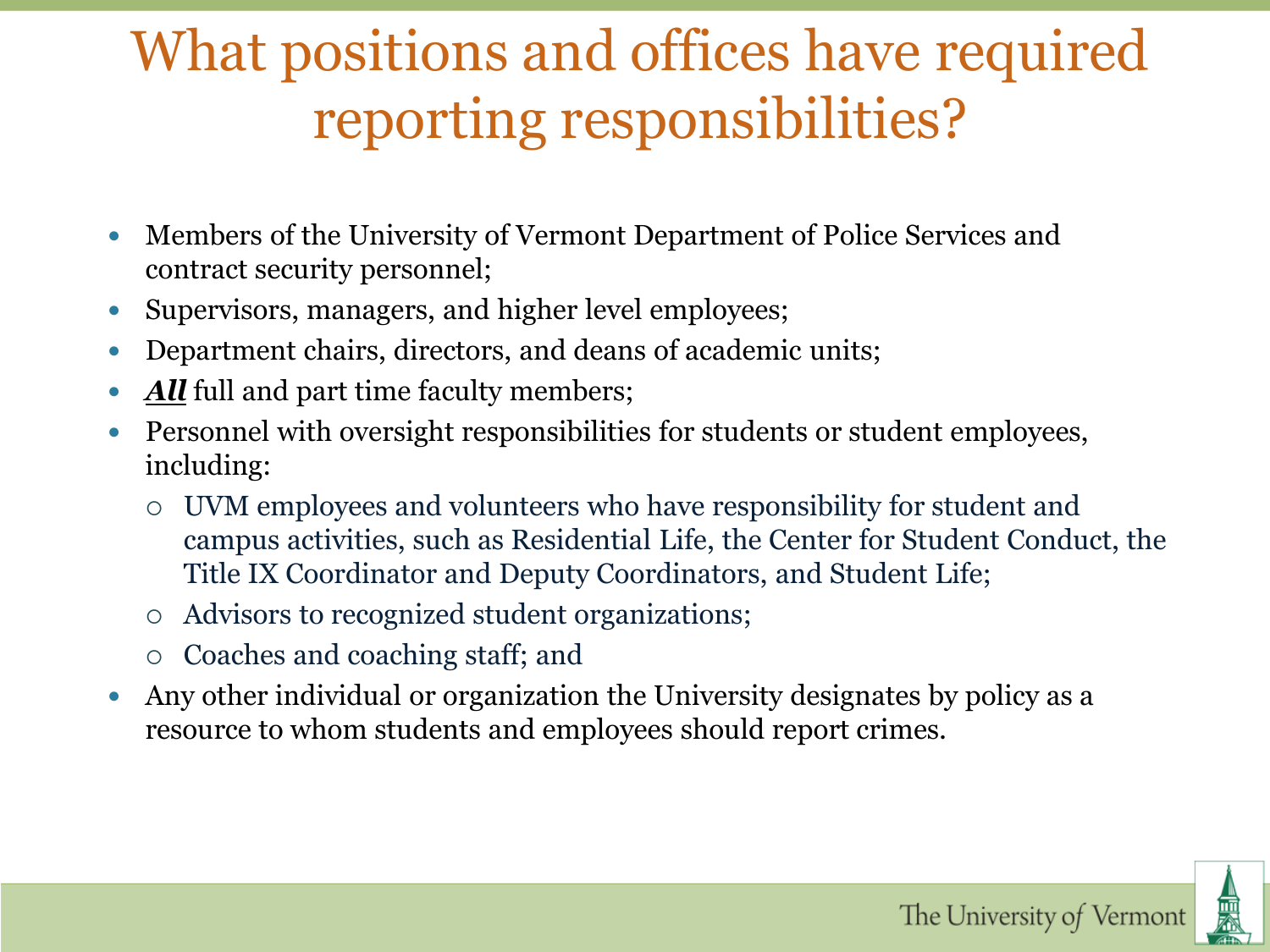### I understand that I am required to report certain information and cannot promise confidentiality. Who at UVM can?

- **Licensed Mental Health Counselors** and **Licensed Healthcare Practitioners** in the CHWB and EAP are considered confidential employees and are **not required** to report incidents **when acting within the scope of their license/practice**. *These individuals still are required to report de-identified statistical information about discrimination, harassment, and sexual misconduct incidents to the Title IX Coordinator.*
- **The Campus Victim's Advocate** (Judy Rickstad) is *limited to* providing **non-identifiable** incident data to the Title IX Coordinator and anonymized incident reports to Police Services for inclusion in the University's Clery Act statistics.

**\*\*\* NOTE:** *All above listed individuals are required to break confidence in certain legally prescribed situations where an imminent or continuing threat of harm exists.*

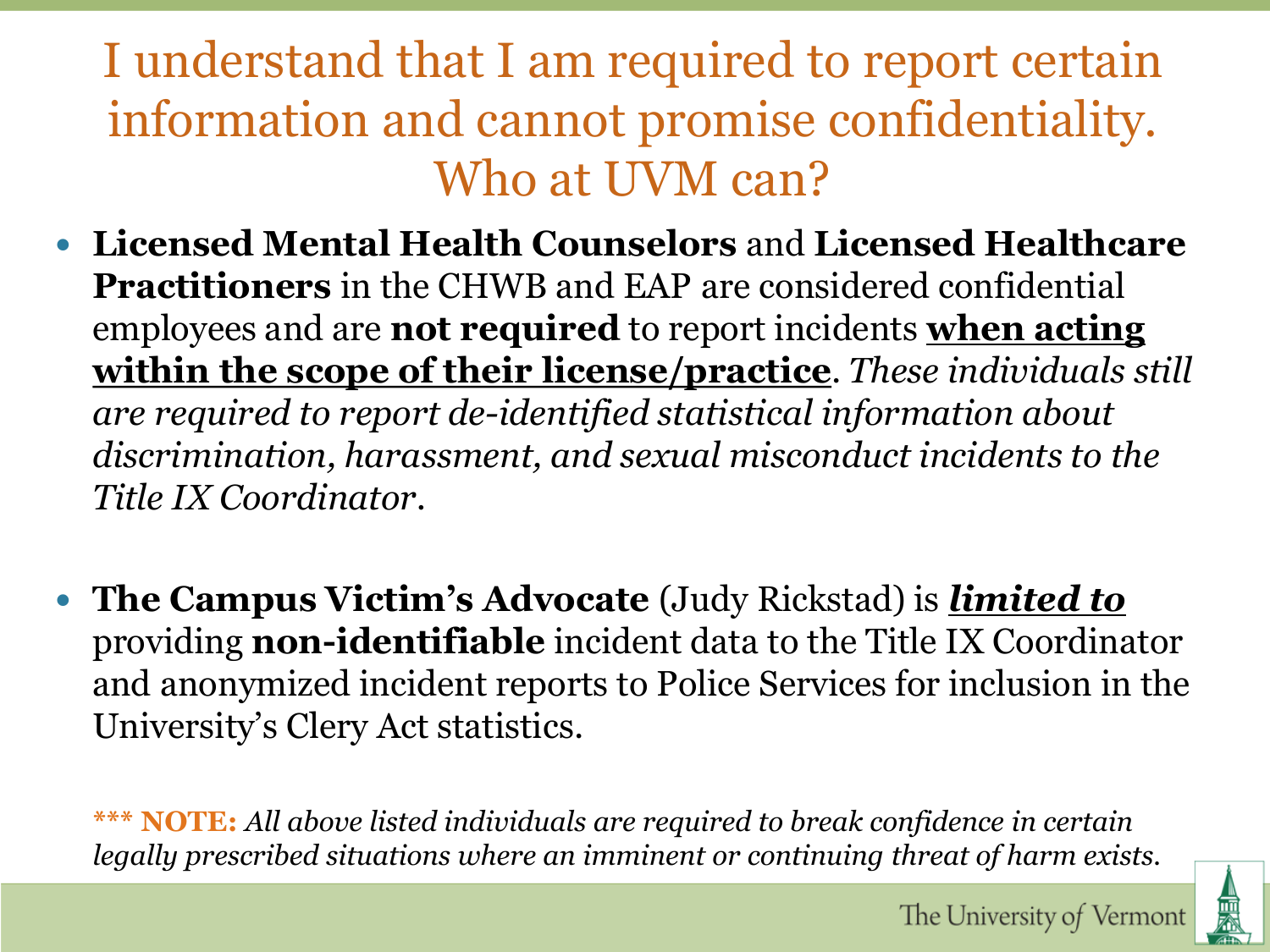# What reporting responsibilities arise under the Clery Act?

- **To ensure that members of the campus community, including students, employees, and participants in sponsored programming, know about potential safety issues, the Clery Act requires institutions to gather and publish crime data from law enforcement agencies and UVM Reporters** [Campus Security Authorities (CSAs) under the Clery Act].
- *You are required to* report certain (alleged) crimes, including hate crimes, occurring within the University's Clery Geography for inclusion in the University's Annual Campus Security Report, in compliance with the Clery Act using UVM's CSA Information Portal: [www.uvm.edu/police/csa.](http://www.uvm.edu/police/csa)
	- **"Public Safety at the University of Vermont"** serves as the Annual Safety and Security Report for the UVM campus: [http://www.uvm.edu/police/reports/clery/public-safety-report.pdf.](http://www.uvm.edu/police/reports/clery/public-safety-report.pdf)

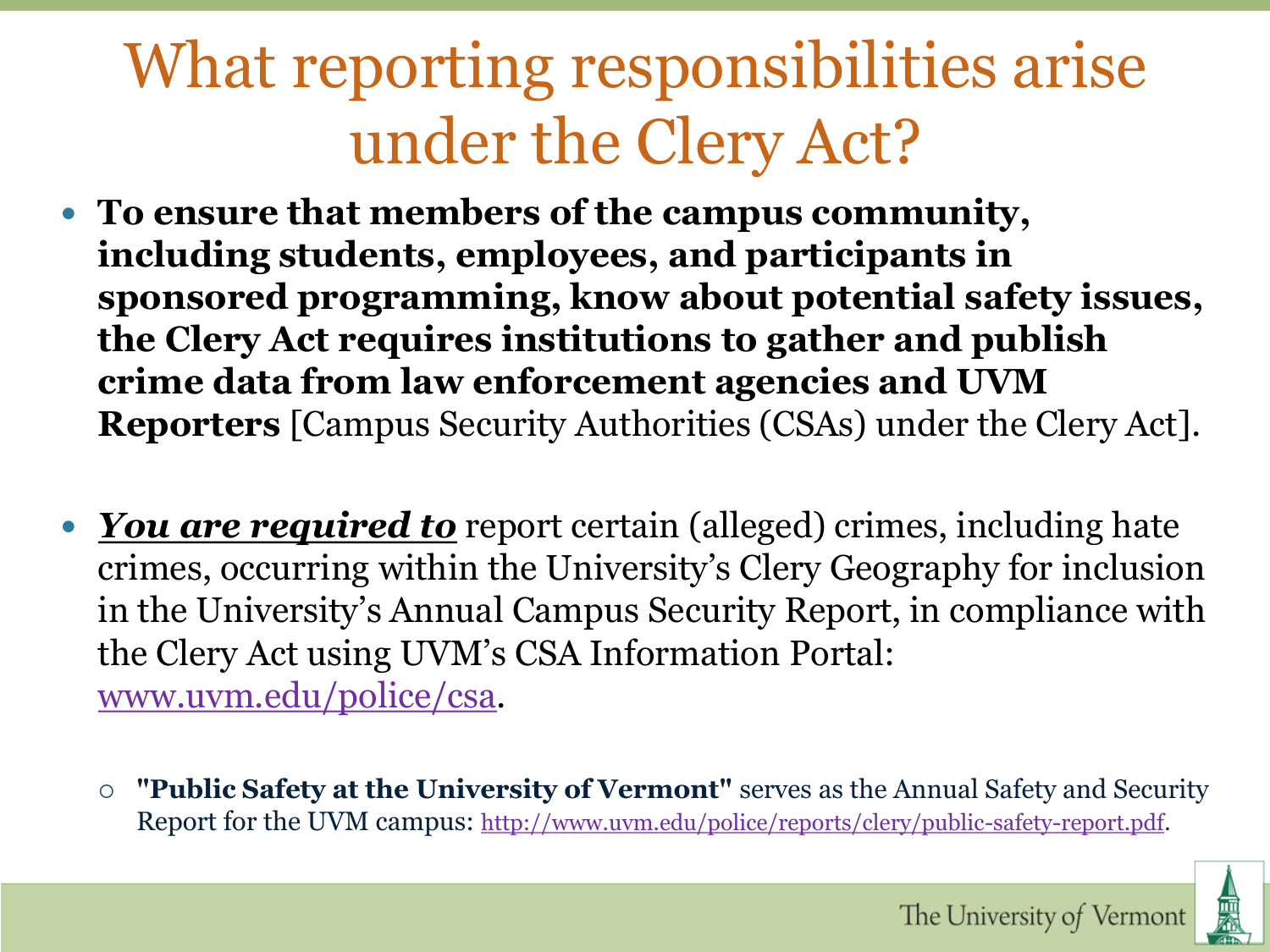## What Must be Reported under the Clery Act?

 **Clery Crimes:** the following (alleged) crimes occurring within the University's Clery Geography must be reported using the CSA Information Portal:

| <b>Arson</b>                     | <b>Aggravated</b><br><b>Assault</b> | <b>Burglary</b> | <b>Manslaughter</b><br>by Negligence | <b>Motor</b><br><b>Vehicle</b><br><b>Theft</b> | <b>Murder/Non-</b><br><b>Negligent</b><br><b>Manslaughter</b> | <b>Robbery</b>           |
|----------------------------------|-------------------------------------|-----------------|--------------------------------------|------------------------------------------------|---------------------------------------------------------------|--------------------------|
| <b>Dating</b><br><b>Violence</b> | <b>Domestic</b><br><b>Violence</b>  | <b>Fondling</b> | <b>Incest</b>                        | Rape                                           | <b>Stalking</b>                                               | <b>Statutory</b><br>Rape |

 **Hate Crimes:** In addition to the criminal offenses listed above, where a victim is intentionally selected because of their actual or perceived *race*, *gender*, *religion*, *sexual orientation*, *gender identity*, *ethnicity*, *national origin*, or *disability*, the following crimes shall be reported as Hate Crimes according to the category of prejudice evidenced:

| <b>Simple Assault</b> | Larceny / Theft  |
|-----------------------|------------------|
| Intimidation          | <b>Vandalism</b> |



The University of Vermont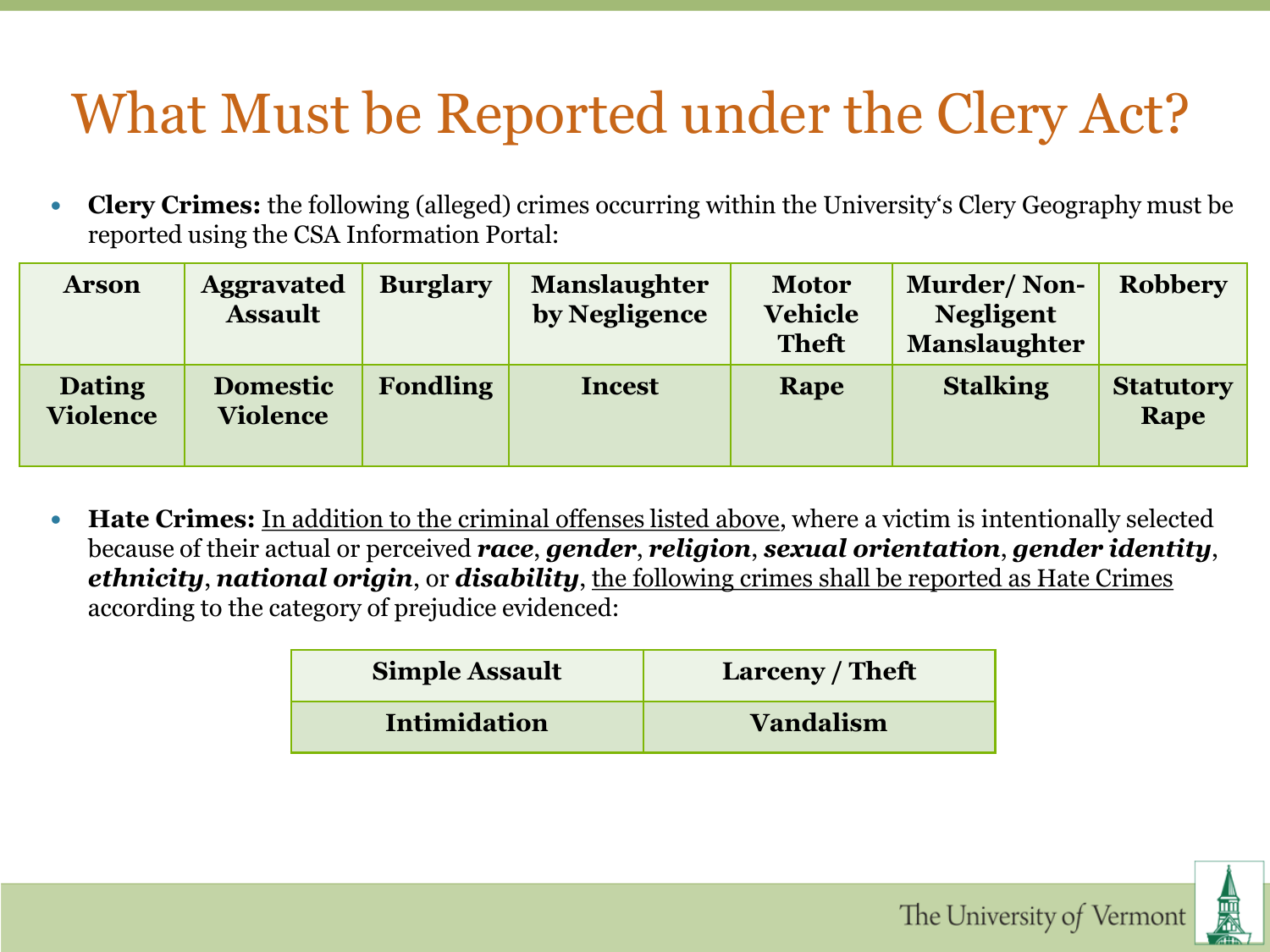## What is within "Clery Geography"?

- **On Campus (Grounds, Buildings, and Structures)**  any building or property owned or controlled by an institution within the same reasonably contiguous geographic area and used by the institution in direct support of, or in a manner related to, the institution's educational purposes, including residence halls; and any building or property that is within or reasonably contiguous to such buildings or property that is owned by the institution but controlled by another person and is frequently used by students and supports institutional purposes.
- **Public Property** all thoroughfares, streets, sidewalks, and parking facilities that are within the campus, or immediately adjacent to and accessible from "Campus Grounds, Buildings and Structures".
- **Non-Campus** any building or property owned or controlled by a student organization that is officially recognized by the institution; or any building or property owned or controlled by an institution that is used in direct support of, or in relation to the institution's educational purposes, is frequently used by students or non-matriculated participants in University sponsored programming, and is not within the same reasonably contiguous geographic area of the institution.

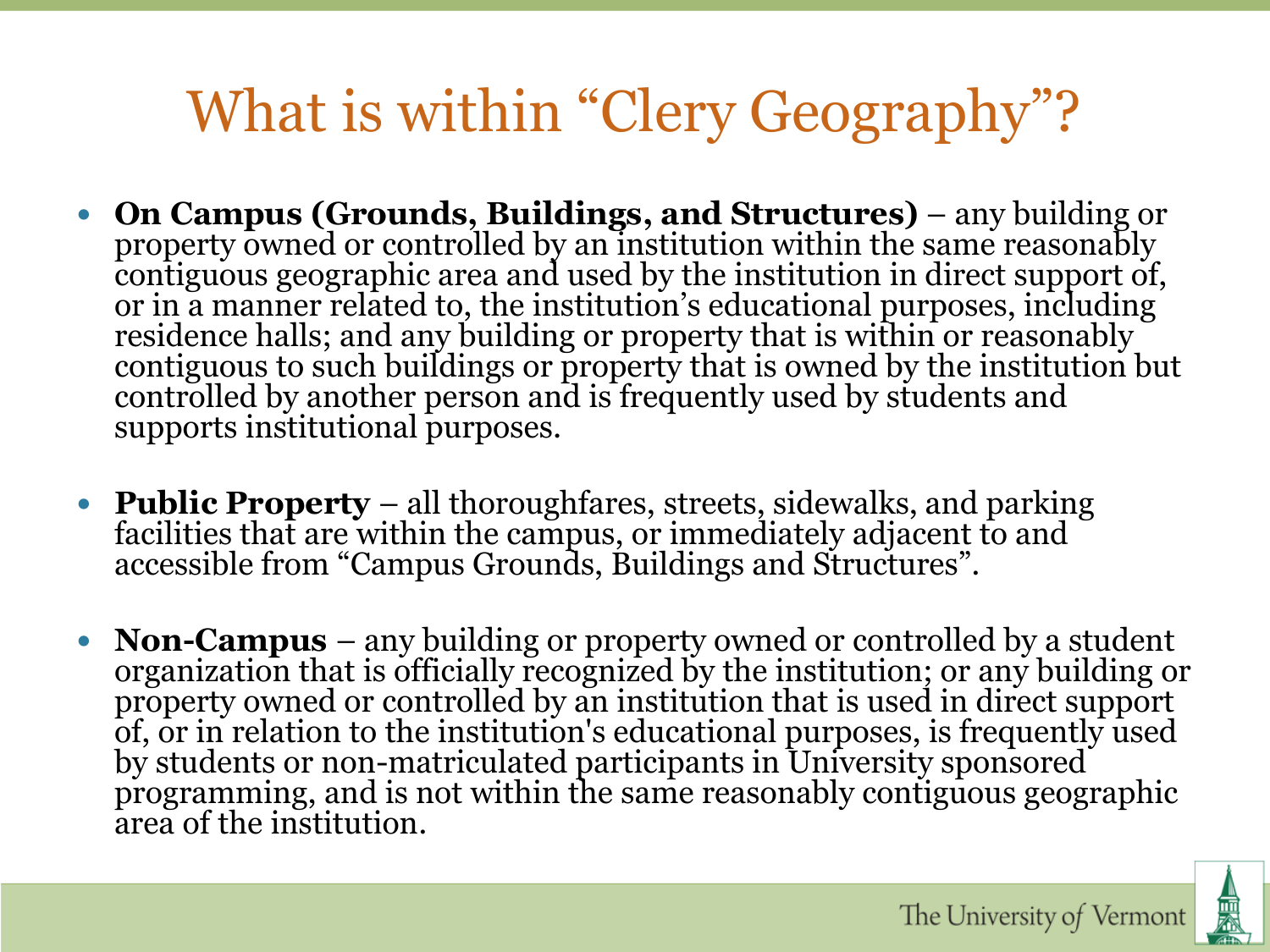## What reporting responsibilities relate to Title IX and other discrimination laws?

- **The University is legally obligated to address incidents of discrimination, harassment, and sexual misconduct or violence involving a member of the campus community whenever a UVM Reporter knew or should have known about the incident** *regardless of whether the incident occurred on or off-campus***.**
- *Therefore, in addition to submitting Clery Crime reports, you must also* report incidents of discrimination and harassment to the Office of Affirmative Action and Equal Opportunity to ensure appropriate institutional response and facilitate the provision of support services.
	- A copy of the *University's Discrimination, Harassment, and Sexual Misconduct*  **Policy** [can be found at: https://www.uvm.edu/sites/default/files/UVM-](https://www.uvm.edu/sites/default/files/UVM-Policies/policies/sexharass.pdf)Policies/policies/sexharass.pdf

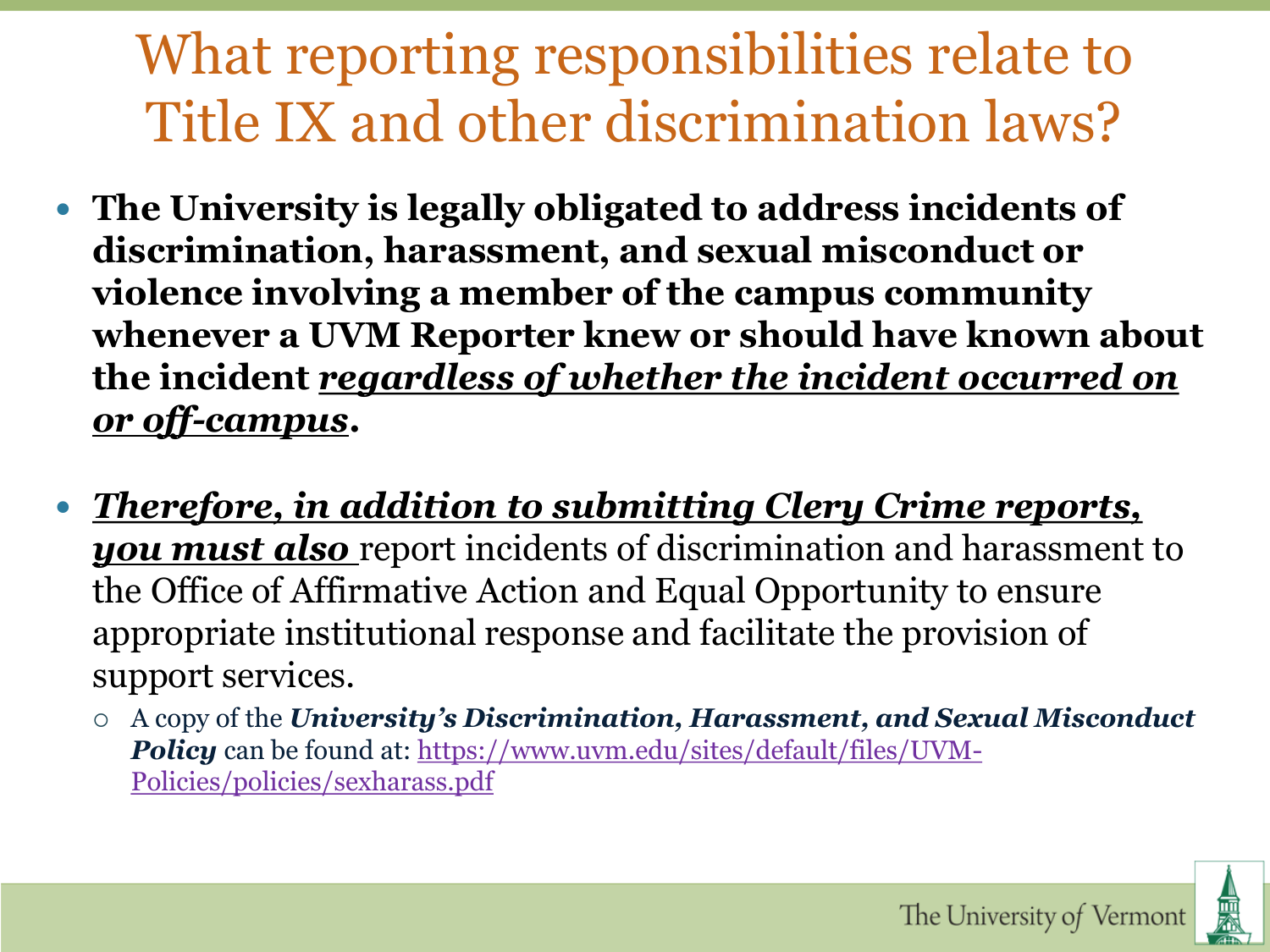## Recent Title IX Changes

- On May 6, 2020, the US Department of Education published a new "Final Rule" pertaining to Title IX. The new regulations went into effect on August 14.
- The new rules resulted in changes to how certain sexual misconduct cases are adjudicated at UVM, and resulted in a comprehensive overhaul of UVM's discrimination and harassment policies and procedures.
- The new rules **do not** impact UVM Reporters obligations, which stem from the Clery Act and University Policy.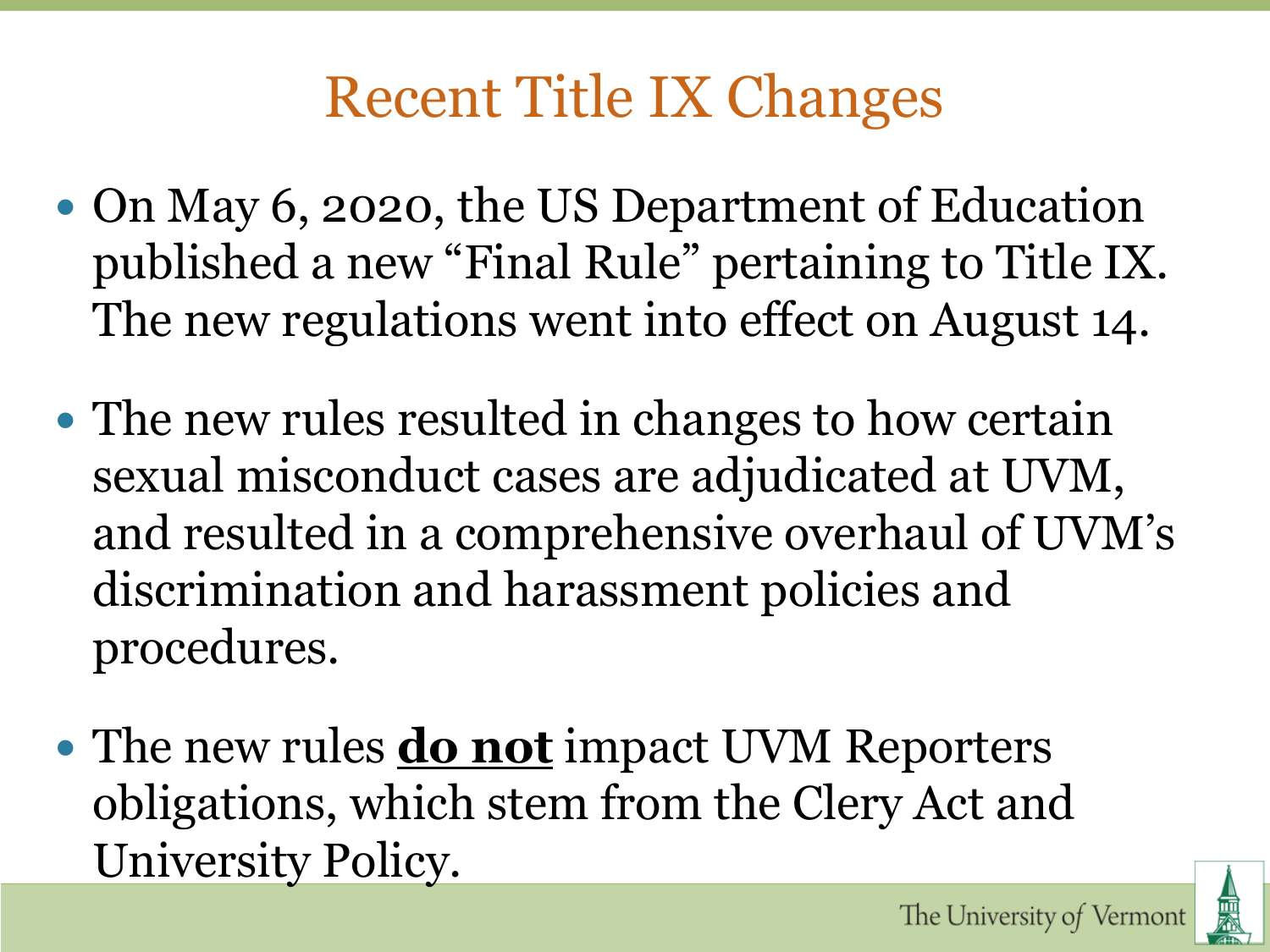## Has the COVID-19 Crisis Changed Clery Act or Title IX Requirements?

- **No changes to reporting requirements!**
- UVM must still fully comply with these regulations during the COVID-19 Crisis.
- We are anticipating different kinds of incidents that may arise from quarantine periods and cohabitation.
- UVM remains committed, fully staffed, and responsive to all reports of misconduct or criminal activity.
- The Deadline for UVM's 2020 Annual Security Report publication has been moved from October 1 to December 31, 2020.

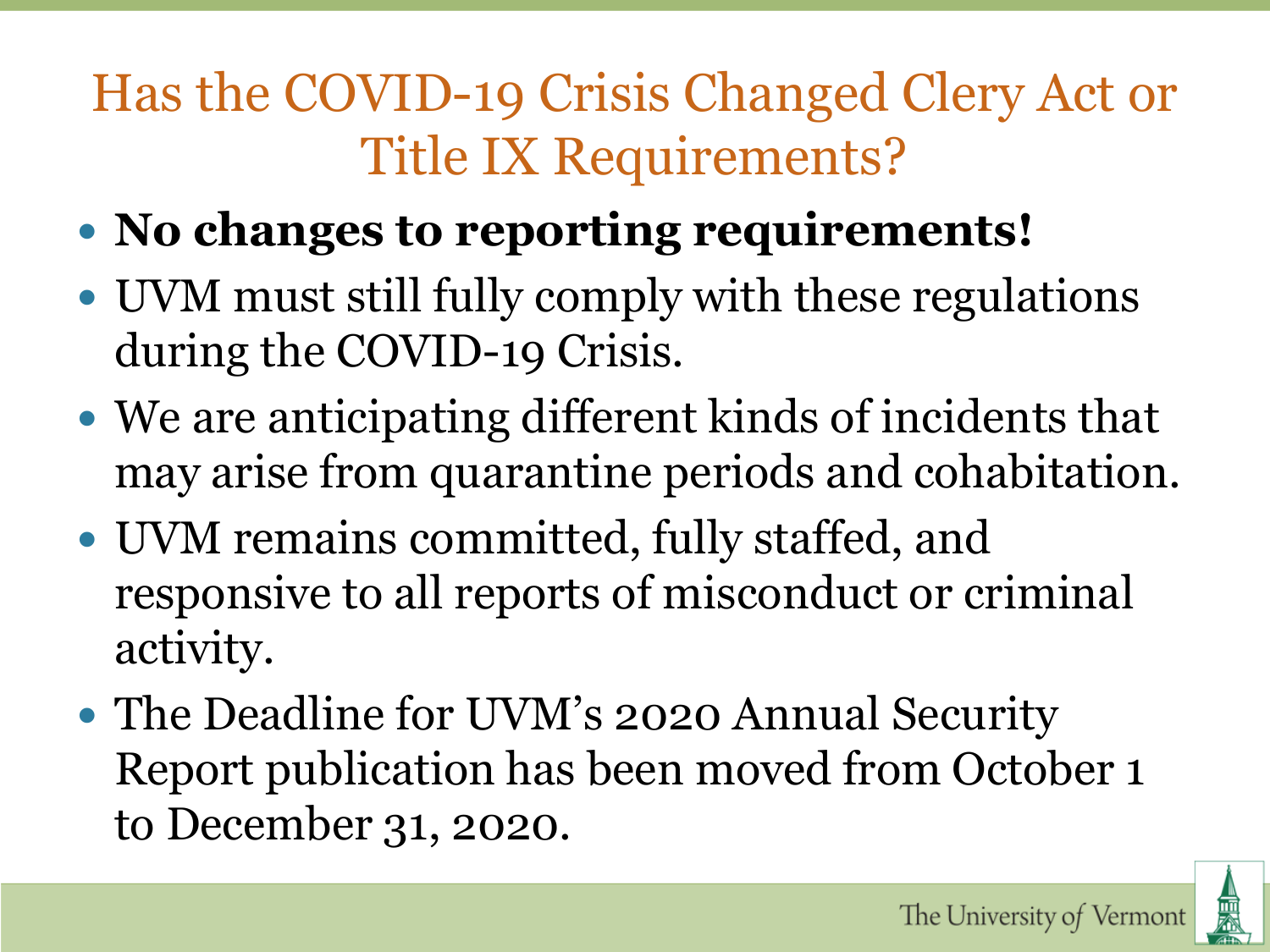A crime or other concerning incident has occurred or is occurring … what should I do?

## **FOLLOW THESE STEPS!**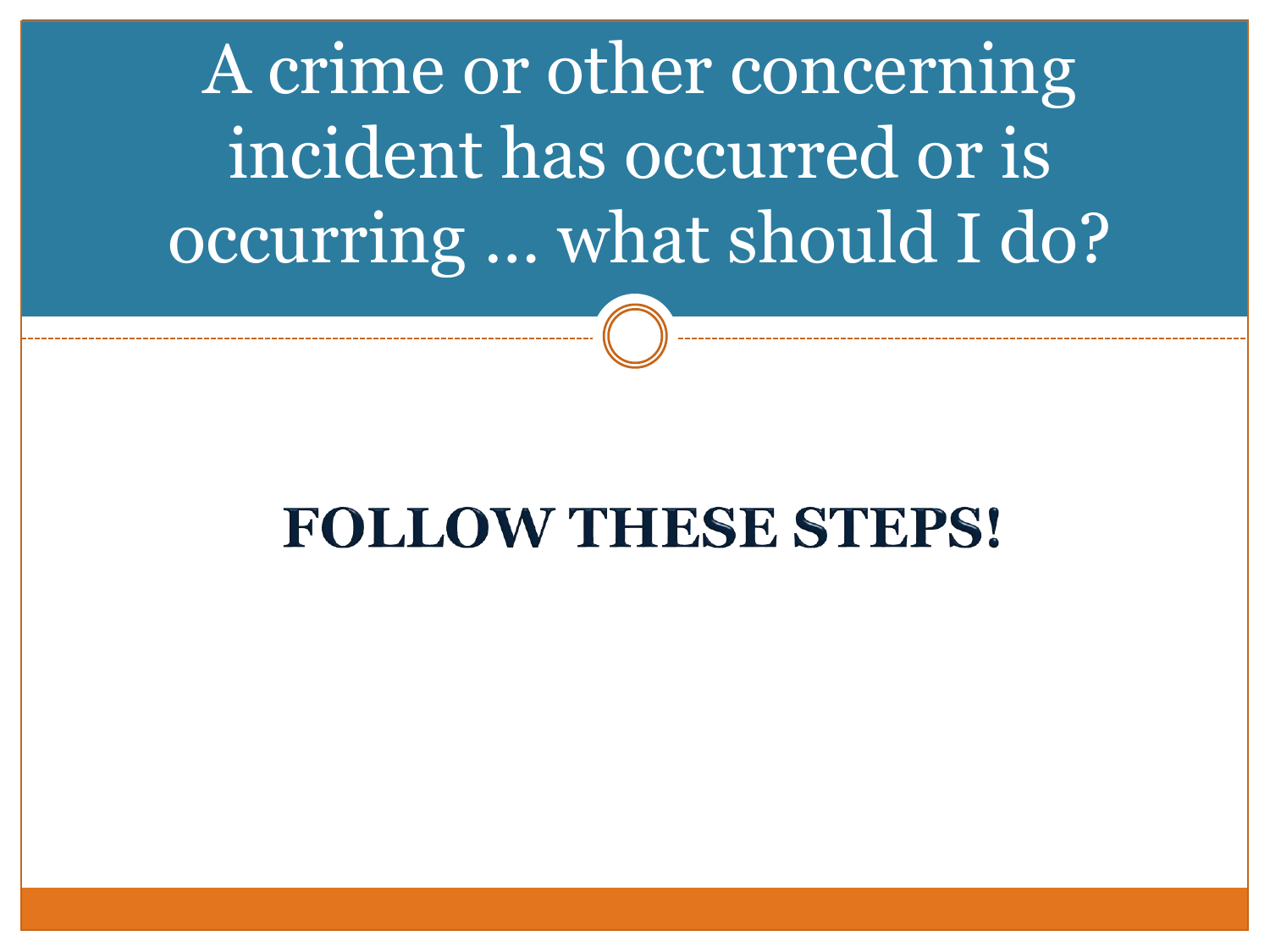### #1 -- CONTACT LAW ENFORCEMENT

- **ALWAYS, call 9-1-1 if a crime or other emergency is in progress, or if at any time there is an imminent or continuing threat of harm to persons or property**.
- **In a non-emergency situation**, make the individual you are speaking with aware of their option to make a report to local law enforcement and assist with making initial contact. *On-Campus:* UVM Police Services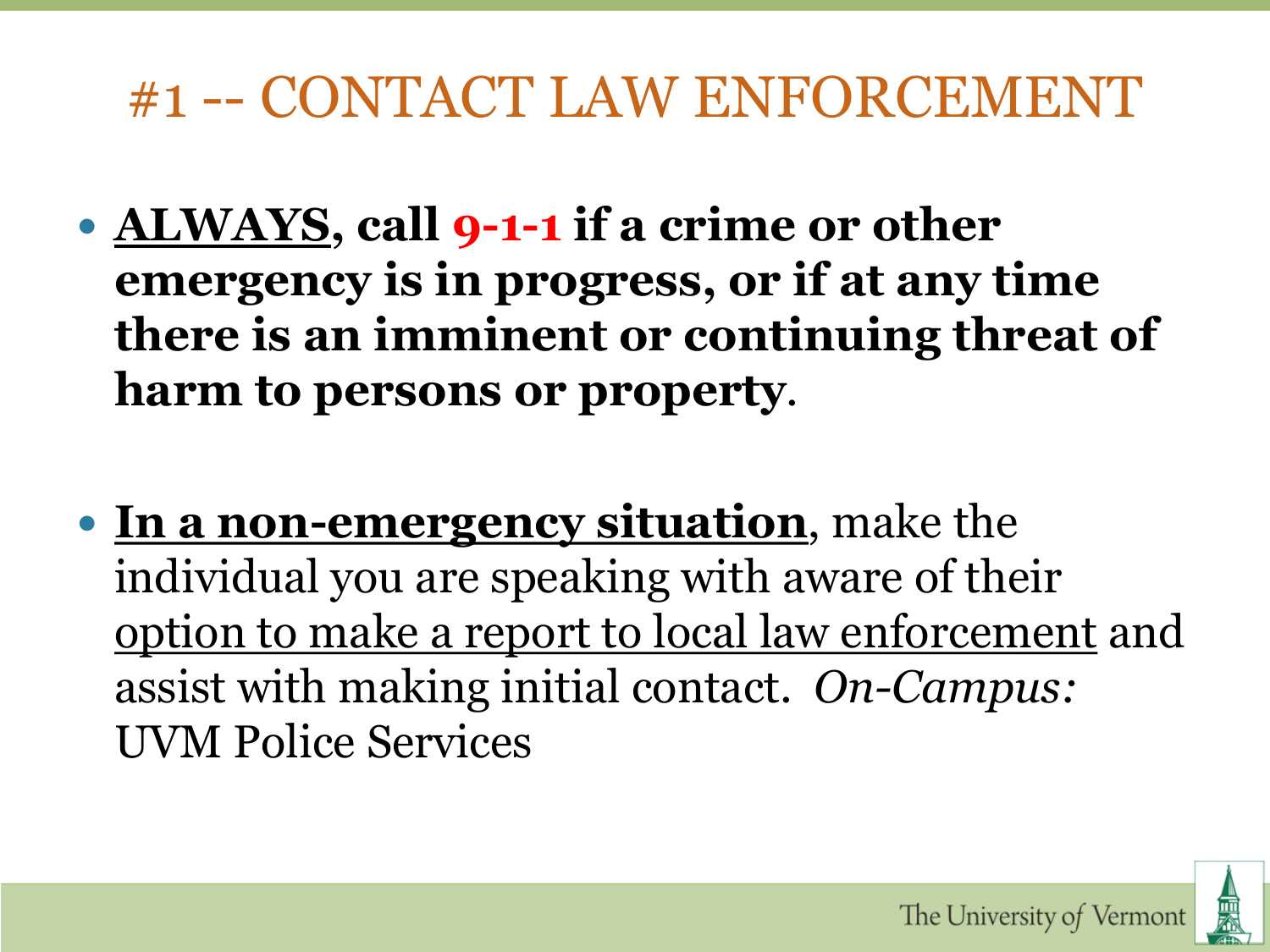## #2 -- MAKE A CLERY ACT REPORT

*\*Incidents occurring on University property or at sponsored event\**

#### **Promptly file an Crime Statistic Reporting Form** at [www.uvm.edu/police/csa](http://www.uvm.edu/police/csa), regardless of whether a police report is filed.

#### **The name of the alleged victim(s) should** *not* **be included** *unless***:**

- <sup>1)</sup> Disclosure is required by law (e.g. abuse or neglect of minors; vulnerable adults);
- 2) The incident presents an "imminent or continuing threat of harm";
- 3) The incident constitutes stalking or domestic (incl. dating) violence; or
- 4) You are given permission to do so by the alleged victim.
- **All other identifying information shared with you about the incident must be included** (i.e. location, name(s) of alleged perpetrator, incident description, etc.).

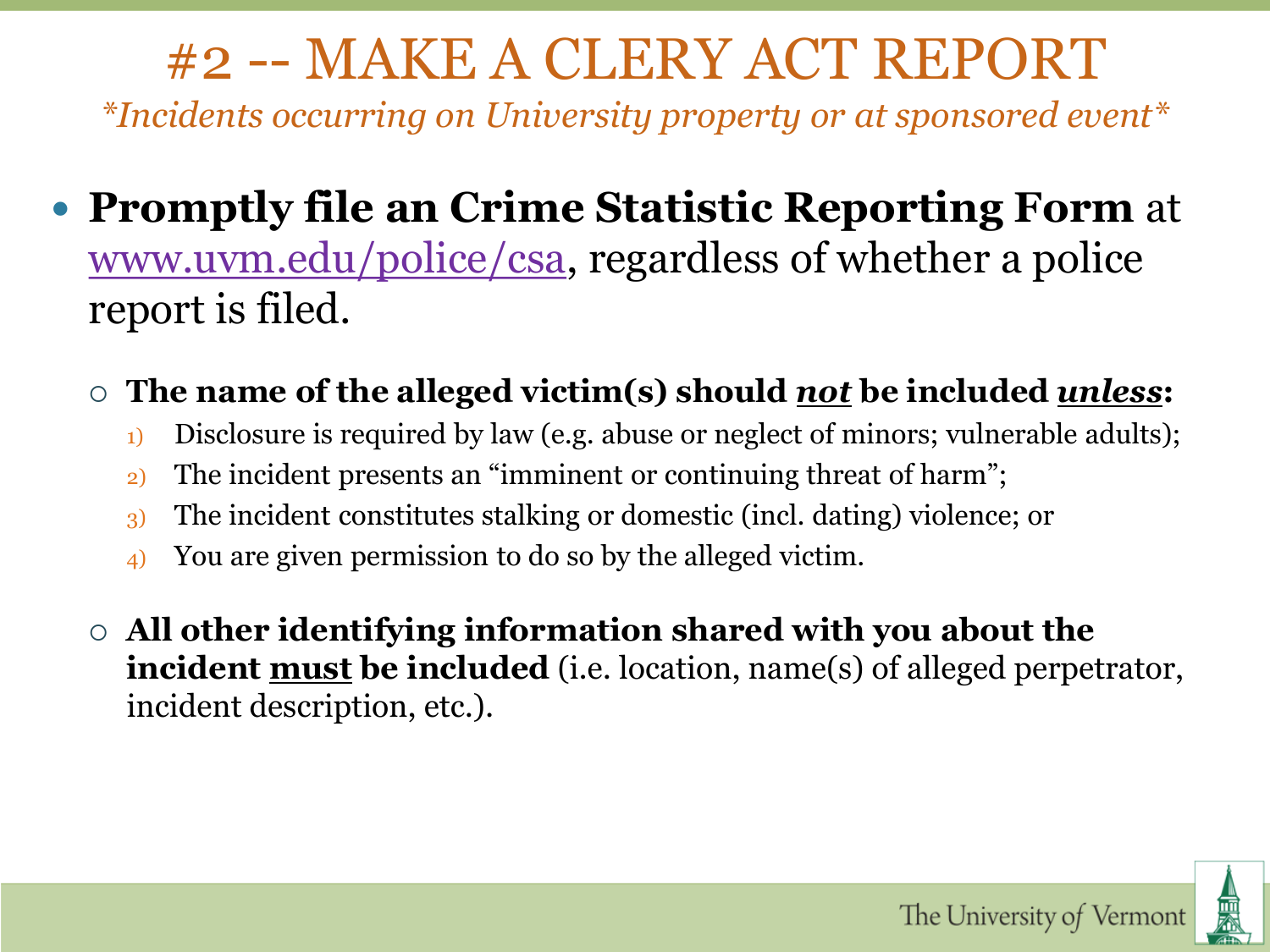## #3 -- MAKE A REPORT TO AAEO

*\*All Forms of Discrimination and Harassment, including Sexual Misconduct\**

- All allegations of **discrimination and harassment,**  *including all forms of sexual misconduct*, **must** be reported to Affirmative Action and Equal Opportunity (AAEO) to enable appropriate support and institutional response, including:
	- $\blacktriangleright$  Name(s) of Reporting Party, Alleged Victim, Alleged Perpetrator, and Witnesses, to the extent known
	- **Location of the Incident**
	- $\times$  Nature of the Incident
- **Sexual Misconduct Reports:** [TitleIX@uvm.edu](mailto:TitleIX@uvm.edu) *or -*

[Title9@uvm.edu](mailto:Title9@uvm.edu)

• All Other Reports: **WWW.uvm.edu/aaeo** 

Bias, Discrimination & Harassment Incident Form

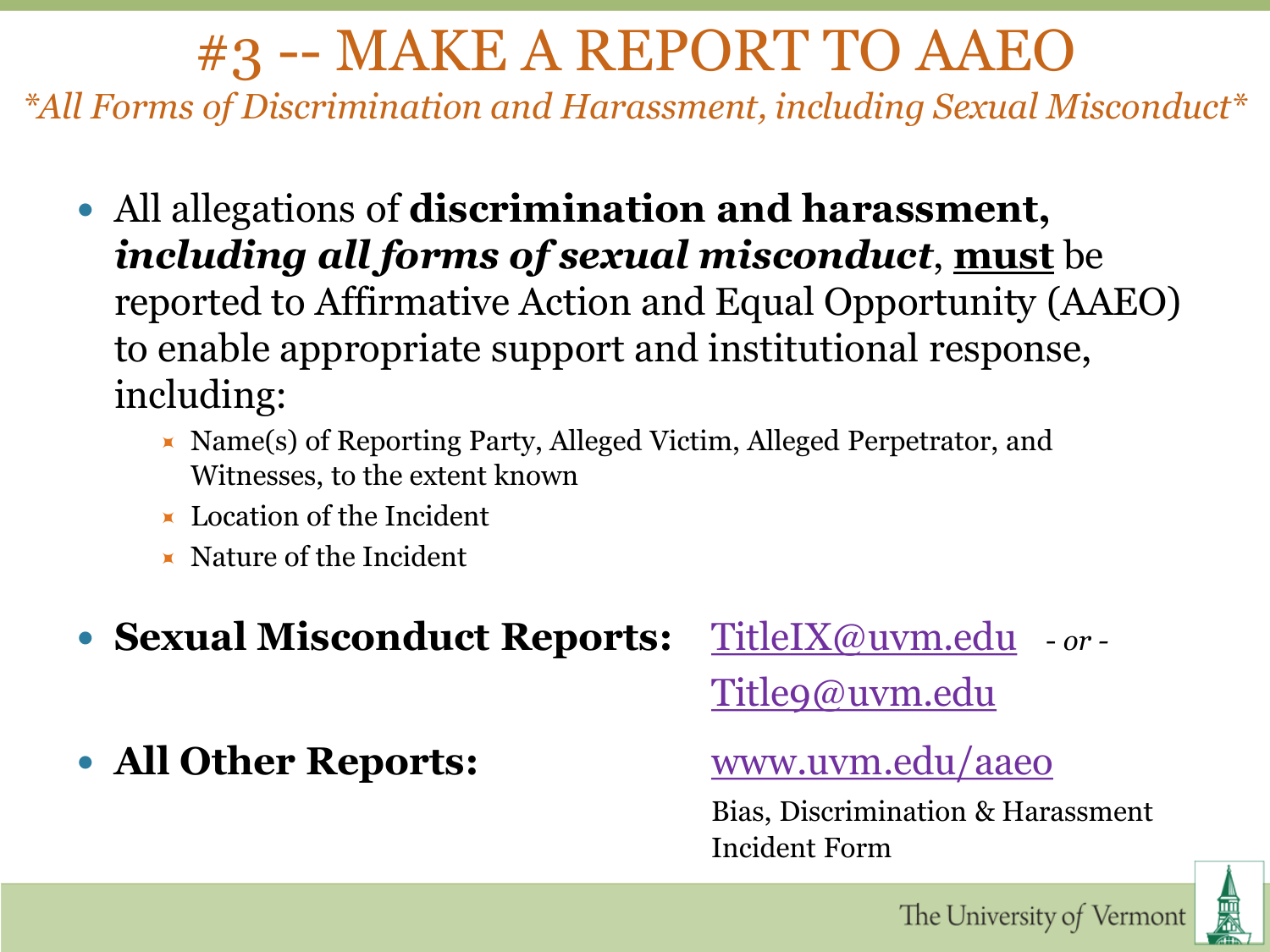## #4 -- PROVIDE SUPPORT AND RESOURCES

 **Make the individual you're speaking with aware of campus and community resources that may be helpful**:

| <b>FREE &amp; CONFIDENTIAL Campus Resources:</b>                                    |                                             |
|-------------------------------------------------------------------------------------|---------------------------------------------|
| Campus Victim's Advocate (located in the UVM Women's Center)<br>$\bullet$           | 656-7892                                    |
| Counseling & Psychiatry Services (CAPS)<br>$\bullet$                                | 656-3340                                    |
| Employee Assistance Program (Invest EAP)<br>$\bullet$                               | 864-EAPØ                                    |
| <b>Student Health Services</b><br>$\bullet$                                         | 656-3350                                    |
| <b>FREE &amp; CONFIDENTIAL Community Resources:</b>                                 |                                             |
| H.O.P.E. Works (Rape Crisis)<br>$\bullet$                                           | 863-1236                                    |
| <b>Howard Center Adult Crisis Hotline</b><br>$\bullet$                              | 488-6400                                    |
| Safe Space at Pride Center VT (LGBTQA survivors)<br>$\bullet$                       | 863-0003                                    |
| <b>Steps to End Domestic Violence</b><br>$\bullet$                                  | 658-1996                                    |
| UVM Medical Center Emergency Department<br>$\bullet$                                | 847-2434                                    |
| <b>Vermont Center for Crime Victim Services</b><br>$\bullet$                        | 241-1250                                    |
| Vermont Domestic Violence Hotline<br>$\bullet$                                      | 1-800-228-7395                              |
| Vermont Sexual Violence Hotline<br>$\bullet$                                        | 1-800-489-7273                              |
| <b>NON-CONFIDENTIAL Resources:</b>                                                  |                                             |
| Affirmative Action and Equal Opportunity (AAEO) / Title IX Coordinator<br>$\bullet$ | 656-3368                                    |
| Dean of Students Office<br>$\bullet$                                                | 656-3380                                    |
| $\pi \pi \pi \pi \pi$ $\mathbf{1'}$ $\alpha$                                        | $\epsilon$ $\epsilon$ $\epsilon$ $\epsilon$ |

• UVM Police Services 656-3473 Vermont Adult Protective Services 1-800-564-1612 Vermont Department of Children and Family Services (DCF) 1-800-649-5285

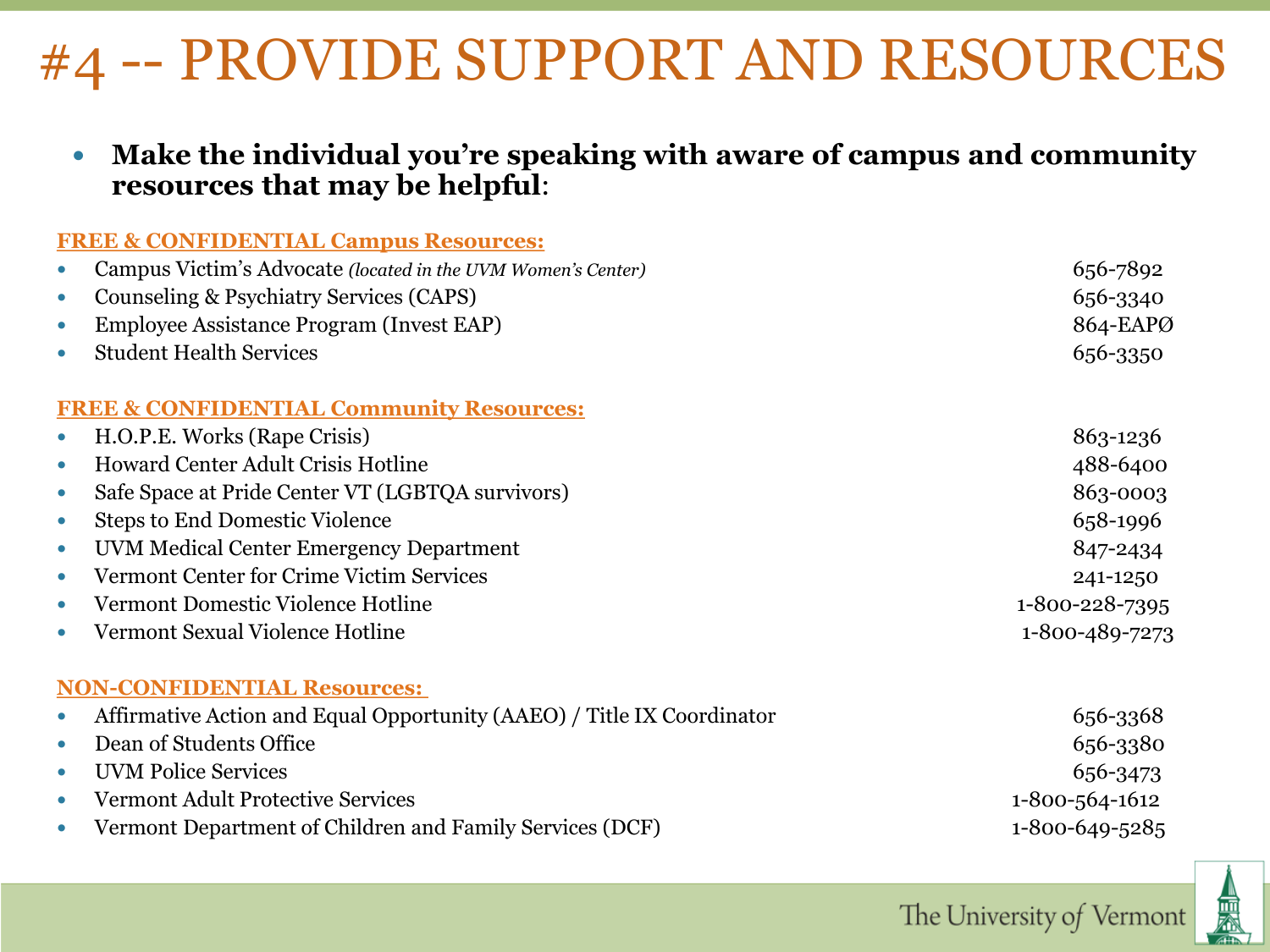# Common Questions

### **BUILDING YOUR "UVM REPORTER TOOLKIT"**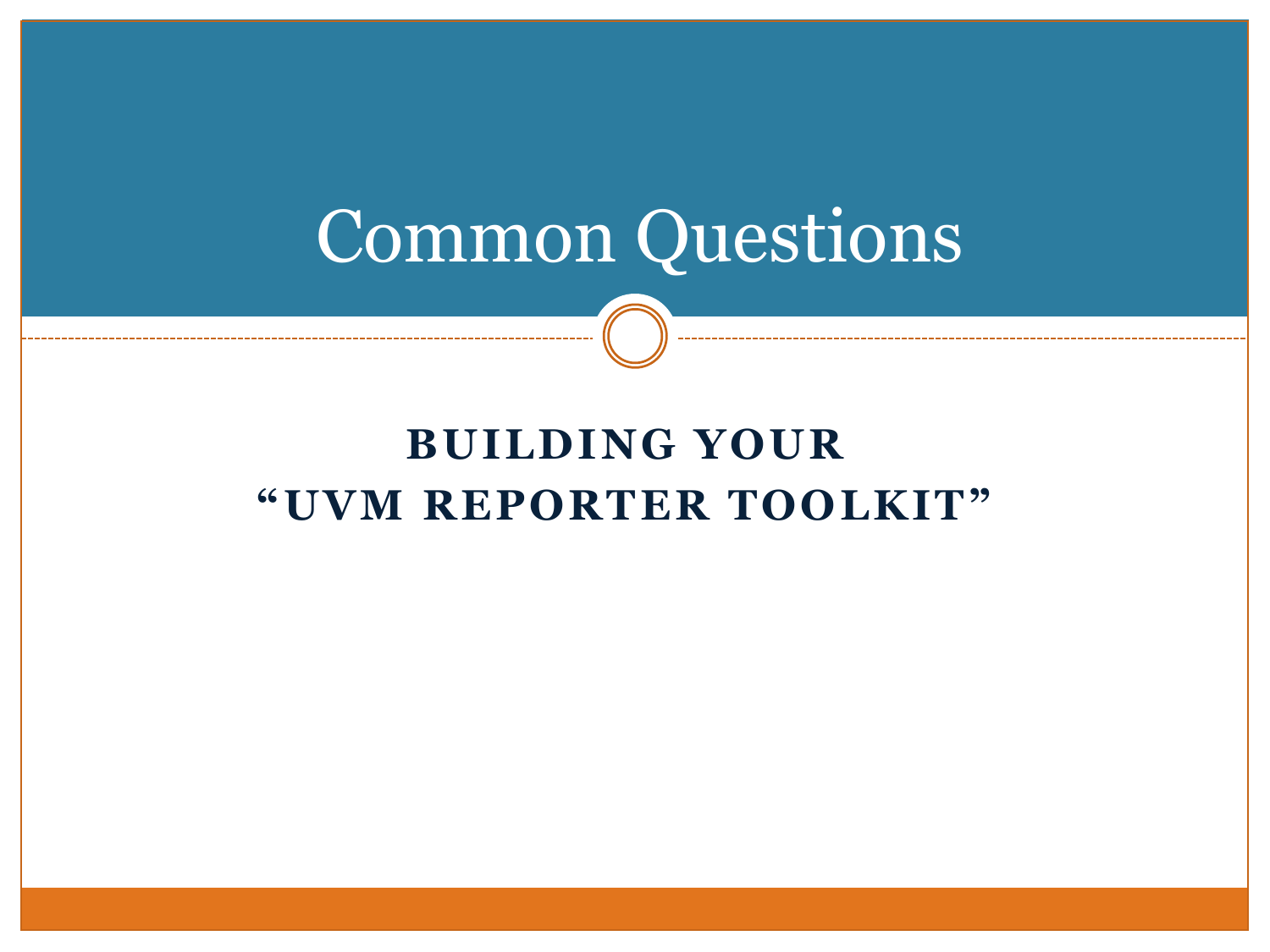### Sample Talking Points: *What to Say When an Incident is Disclosed to You*

- 1. I am so sorry that this has happened to you.
- 2. Do you need medical attention or wish to speak to a crisis counselor? Do you feel safe?
- 3. It might be helpful for you to talk to someone who can provide confidential support, such as the Campus Victim's Advocate, Counseling and Psychiatry Services (CAPS) or the Employee Assistance Program (EAP).
- 4. Do you want to file an incident report with local law enforcement? May I help you report this to the police if you haven't already? Would you like me to go with you or help you call?
	- a) If you choose not to file a police report yourself, I still need to file an incident report with UVM Police Services as part of my job responsibilities for statistical inclusion in the Annual Security Report. I will not include your name, unless you give me permission.
	- b) My report will contain only the information you provide. Would you like to help me fill it out?
- 5. [**If Discrimination or Harassment**] I am required to share information about this incident, including your name, with the University's Office of Affirmative Action and Equal Opportunity (AAEO). While it is up to you whether to respond, the AAEO Intake and Outreach Coordinator will be reaching out to you to offer support, including possible remedial or protective measures, and explain your options should you wish to pursue an internal administrative process or criminal action. Would you like to contact AAEO together, or can I help you make an appointment to learn about your options?
- **6. [If Sexual Harassment or Misconduct]** The Campus Victim's Advocate is also available to offer support. It is up to you whether you want to meet with her. I would encourage you to connect with her and can help you to set up an appointment.
- 7. Do you have any questions?
- 8. Is there anything else I can do to support you?

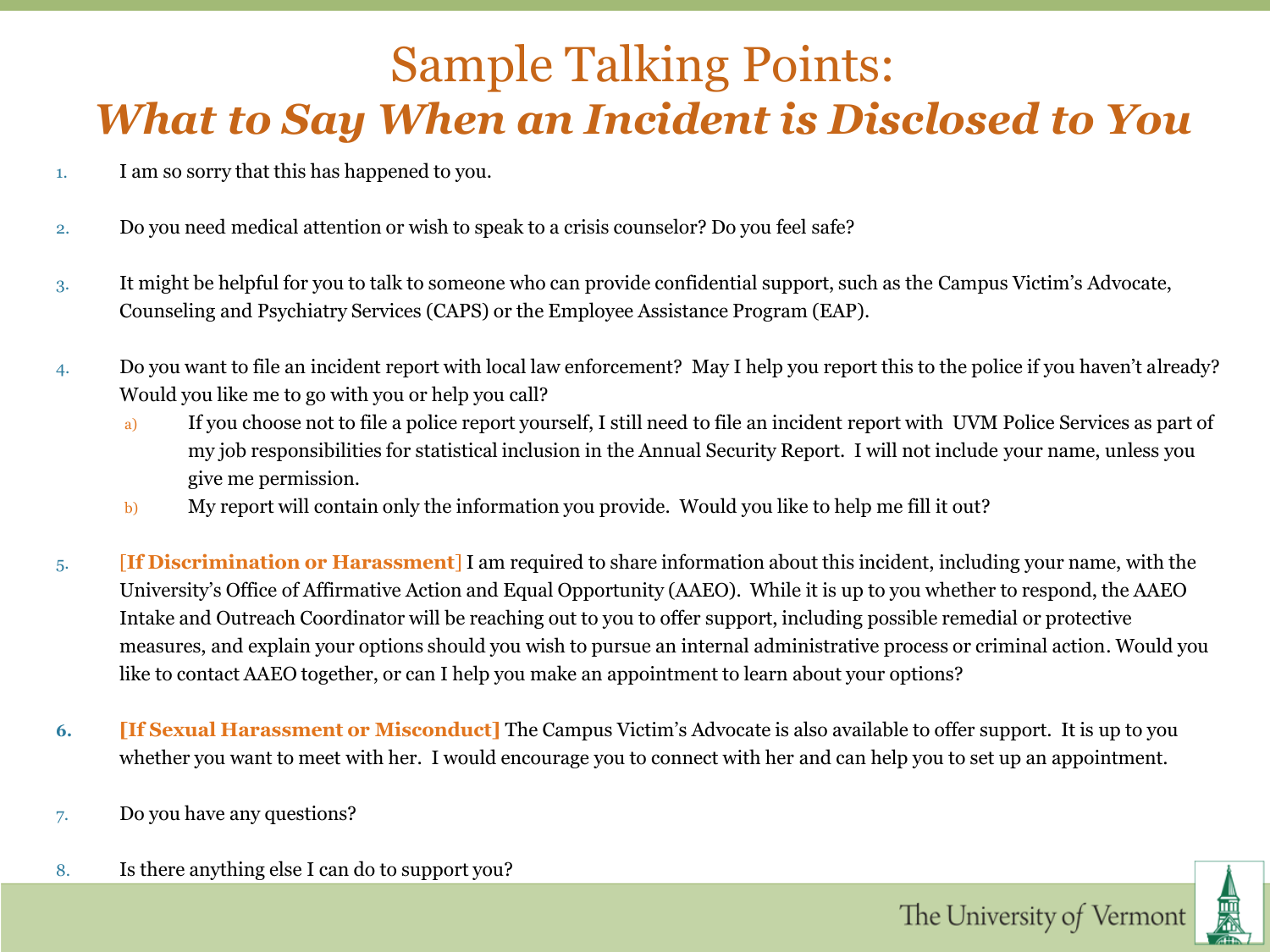## Scenario: Overheard Before Class

**Before class begins, you happen to notice two students talking. You cannot quite make out what they are saying, but overhear one student is telling the other that her partner was yelling at her and threw objects in her dorm room the night before. As they talk, she begins to cry. When you begin class, both students stop their conversation and you do not hear anything further about the situation.**

- What do you do?
- How do you support the Student?
- What is your role in this process?
- Would you report this incident? How?

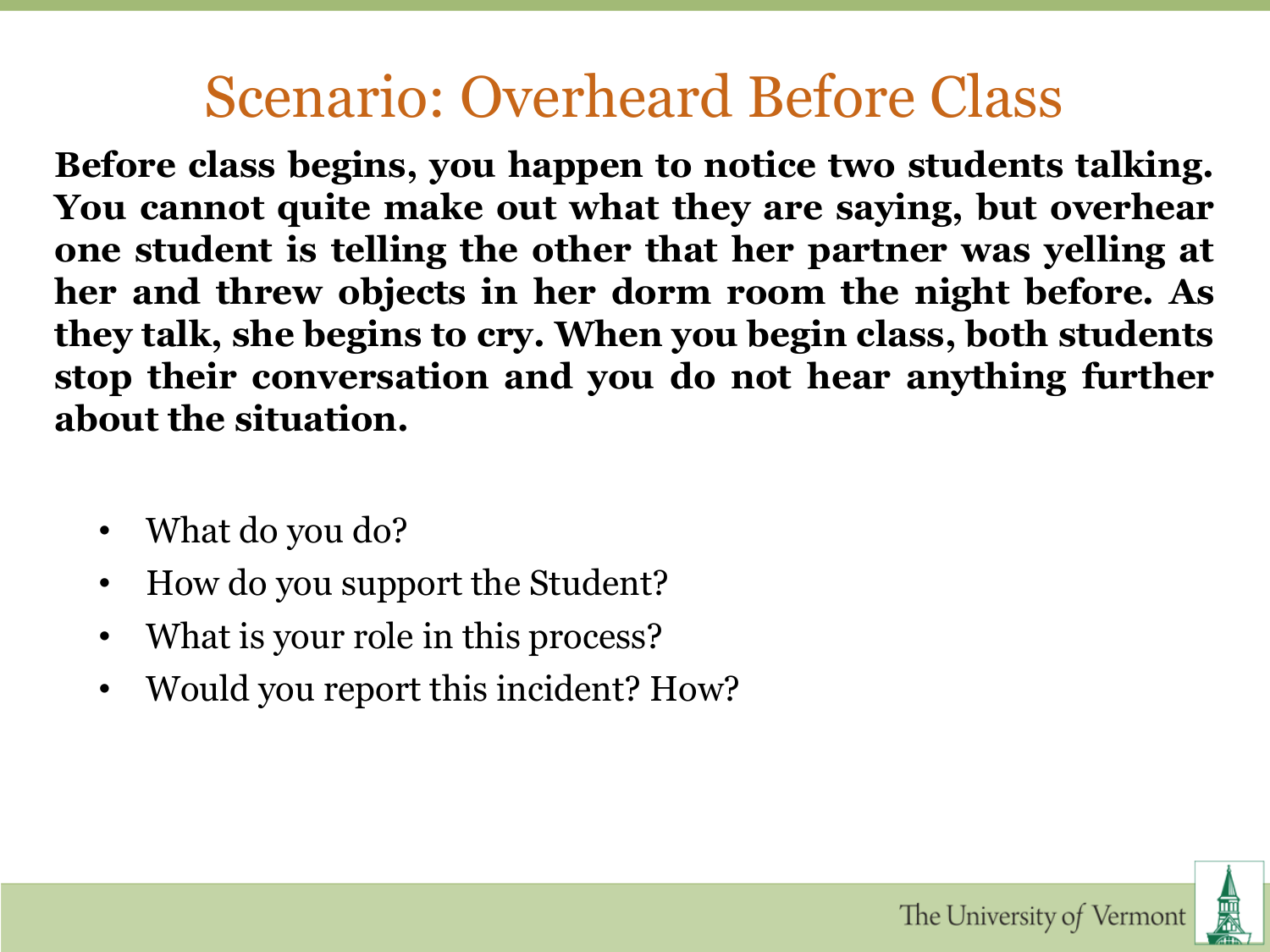## Scenario: The Confidential Email

**A student from your class sends you a lengthy email on Sunday evening. John writes that someone he just met at a party sexually took him advantage of. He is confiding in you because he does not know where else to turn. He is stressed about your class, and his home life is not going well. He just needs an extension on a paper that is due on Monday and asks that you keep his email confidential.**

- What do you do?
- How do you support the Student?
- What is your role in this process?
- Would you report this incident? How?

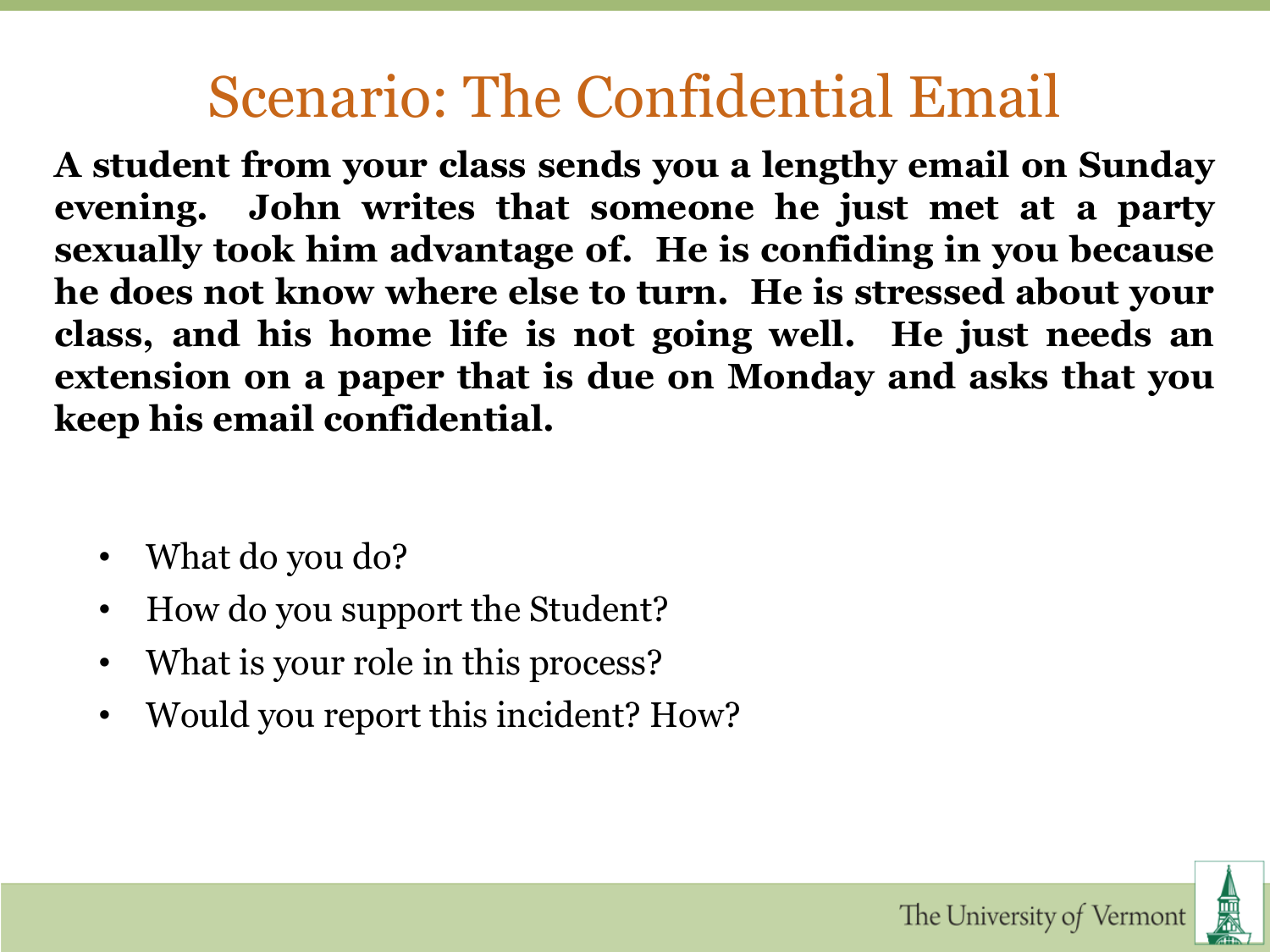## Scenario: Supporting the Accused

**A student approaches you and says that his former partner has accused him of sexual assault. He tells you he is afraid he is going to be arrested, that he is innocent, and does not want to tell his parents. He is stressed about his course work and is afraid he will fail out of school.**

- What do you do?
- How do you support the Student?
- What is your role in this process?
- Would you report this incident? How?

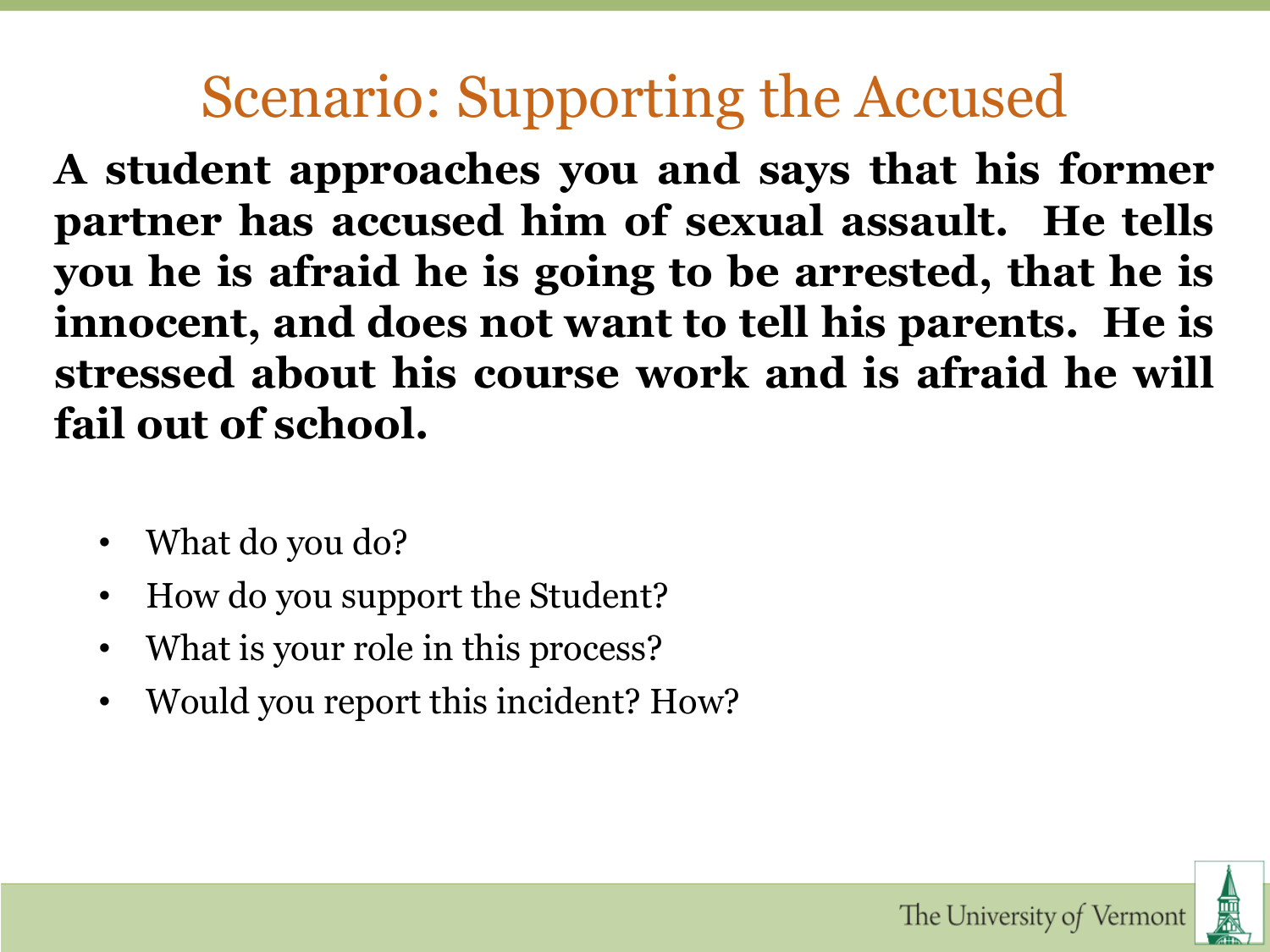## Scenario: Unwanted Communication

**You are chatting with a colleague or student in the hall during a bit of downtime during the day. You are catching up after not having seen each other for a while. They mention that they have been having a hard time. Someone they knew in high school has found them on social media, and has been sending them messages nonstop. They blocked the person on Instagram, but then started getting texts and Facebook messages. They tell you that the person isn't directly threatening them, but that the messages are uncomfortable and they are nervous about the situation.**

- What do you do?
- How do you support the Student/Colleague?
- What is your role in this process?
- Would you report this incident? How?

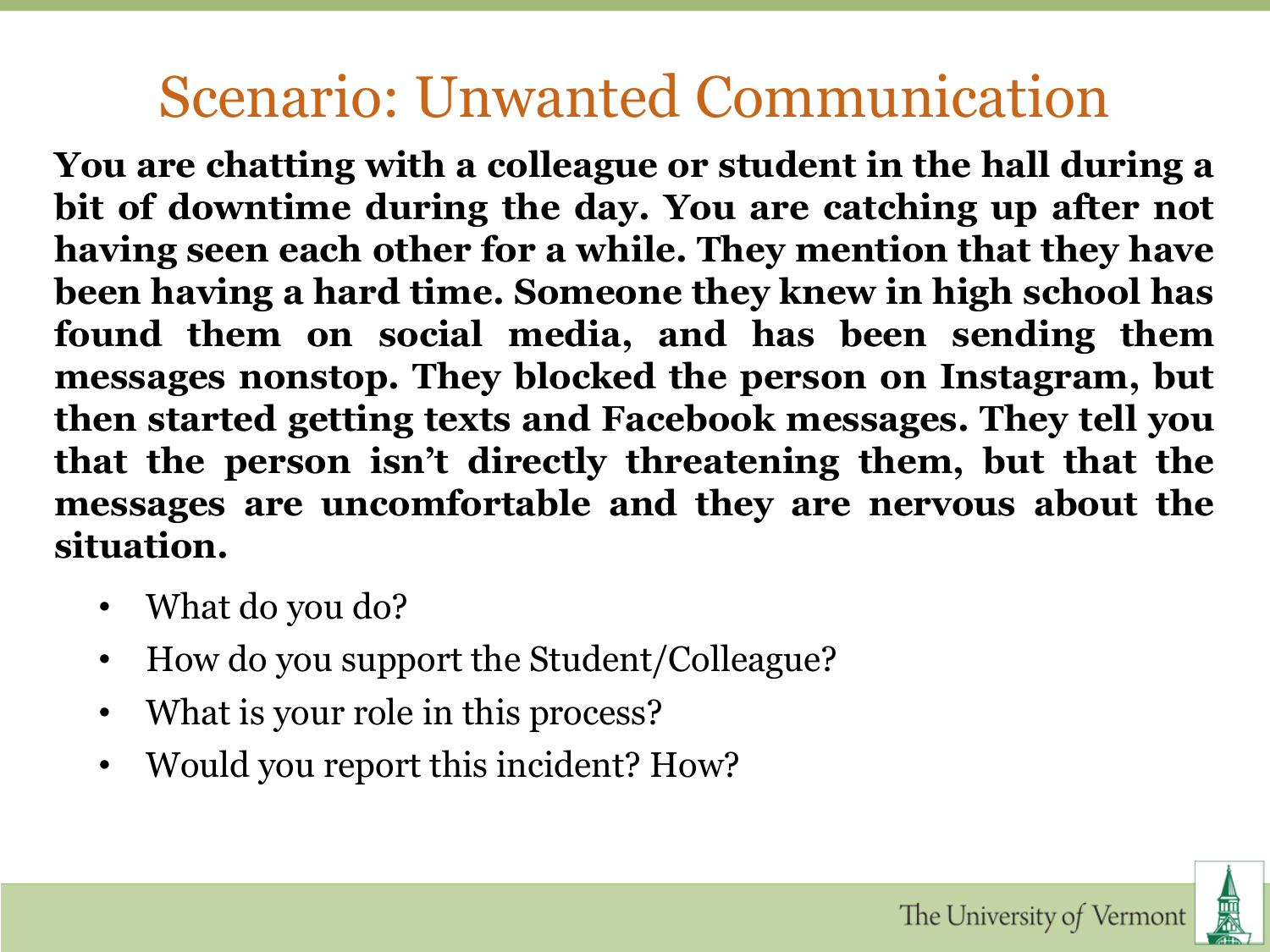## Scenario : Remote Learning Disclosure

You have approximately 300 students in your remote-learning classes, and it has been difficult to keep track of everyone remotely. To help with this, you offer online office hours so that your students can easily reach you directly with questions and concerns. You record your lectures in advance for students to view on their own, and students can follow-up during office hours if they have questions or need assistance. You notice one of your students who was doing well in your class before switching to remote learning has not participated in your online lectures.

After failing the first remote test, the student joins your online office hours to figure out how to improve. During your conversation, the student discloses to you that they have not been able to focus since being home. Their home life with their family is difficult, and they face issues of food insecurity. Toward the end of your conversation, they tell you they were sexually assaulted at a UVM party the weekend before they left for break. They were planning to access services when they came back to campus, but since they did not return, they don't know what to do. They do not want their parents to find out about the assault and assume all UVM support services have stopped.

- What do you do?
- How do you support the Student?
- What is your role in this process?
- Would you report this incident? How?

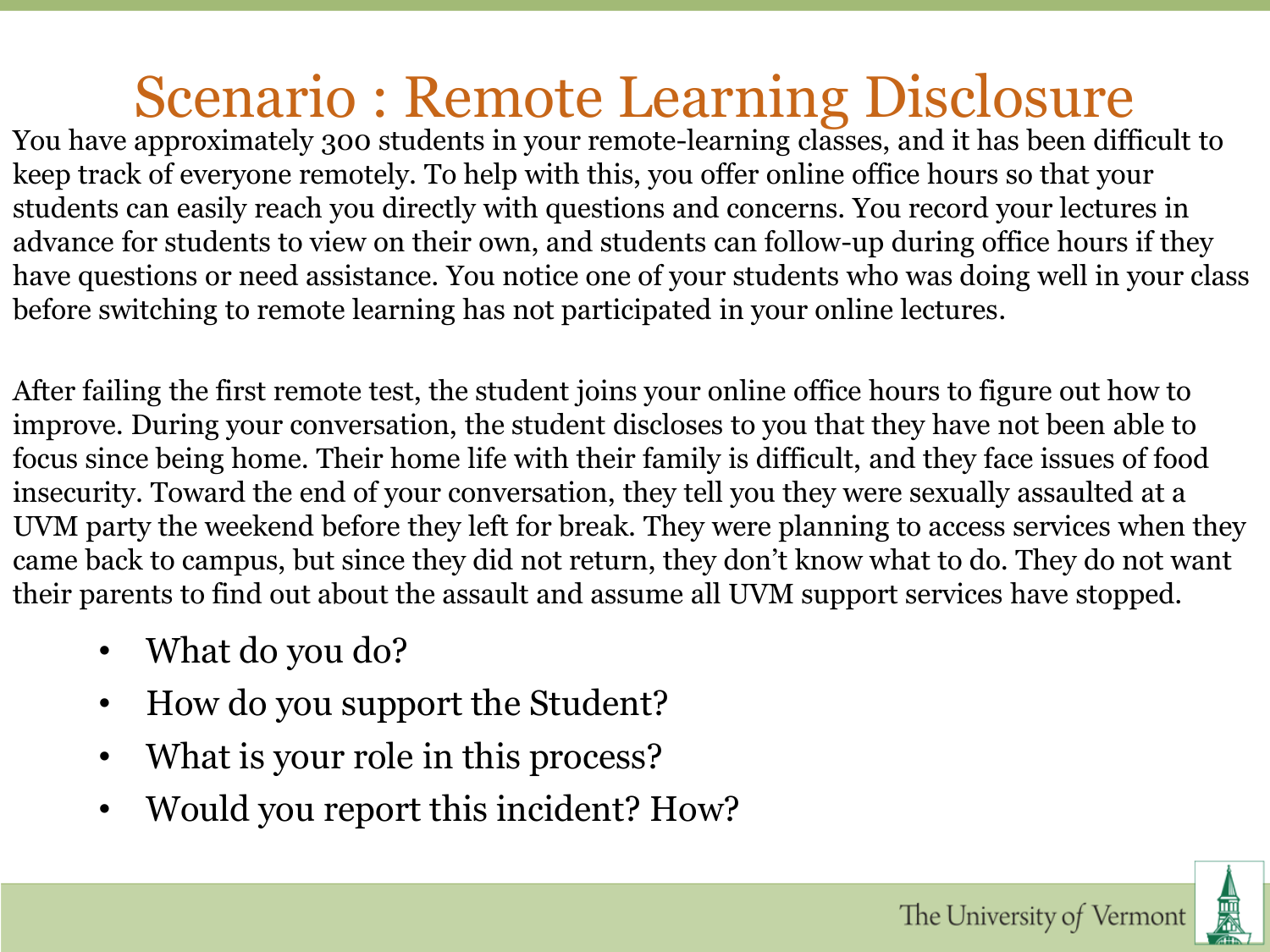## Scenario: The Teams Call

You are on a Teams call with colleagues. The conference call lead asks all participants to mute their computers to avoid unintended background noise. The lead tells everyone that they should only unmute their computers if they wish to speak or ask a question. Chris is one of the participants in the meeting and your colleague. During the meeting, they unmute their computer to ask a work-related question, and unknowingly forget to re-mute it when finished. Toward the end of the meeting, you hear a child crying in a background. Then you hear a person begin yelling to Chris, "How am I supposed to work like this?!? I have to work, too, and I can't get anything done! I have had enough of this… you can't leave and there is nothing you can do now. Get off your stupid call and pull your weight around here!!! "

You hear what appears to be an object being thrown and Chris is crying. You can't see what is going on because Chris has their background screen blurred. As soon as this happens, Chris hangs up and leaves the Teams meeting.

- What do you do?
- How do you support Chris?
- What is your role in this process?
- Would you report this incident? How?

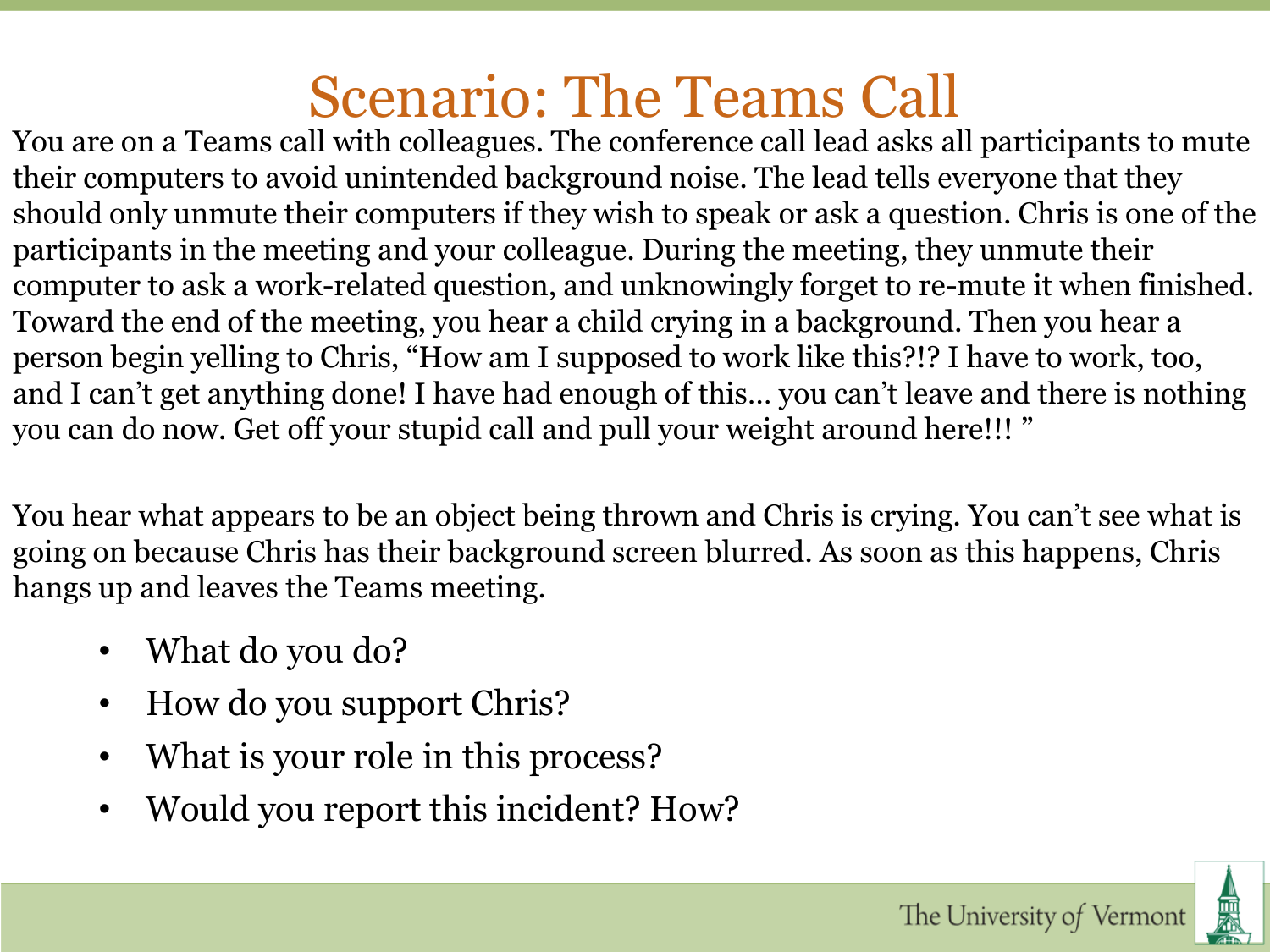# You said "Clery Act, Title IX, *and Beyond*" … dare I ask?!

#### **OTHER LAWS AND POLICIES UVM REPORTERS SHOULD BE FAMILIAR WITH**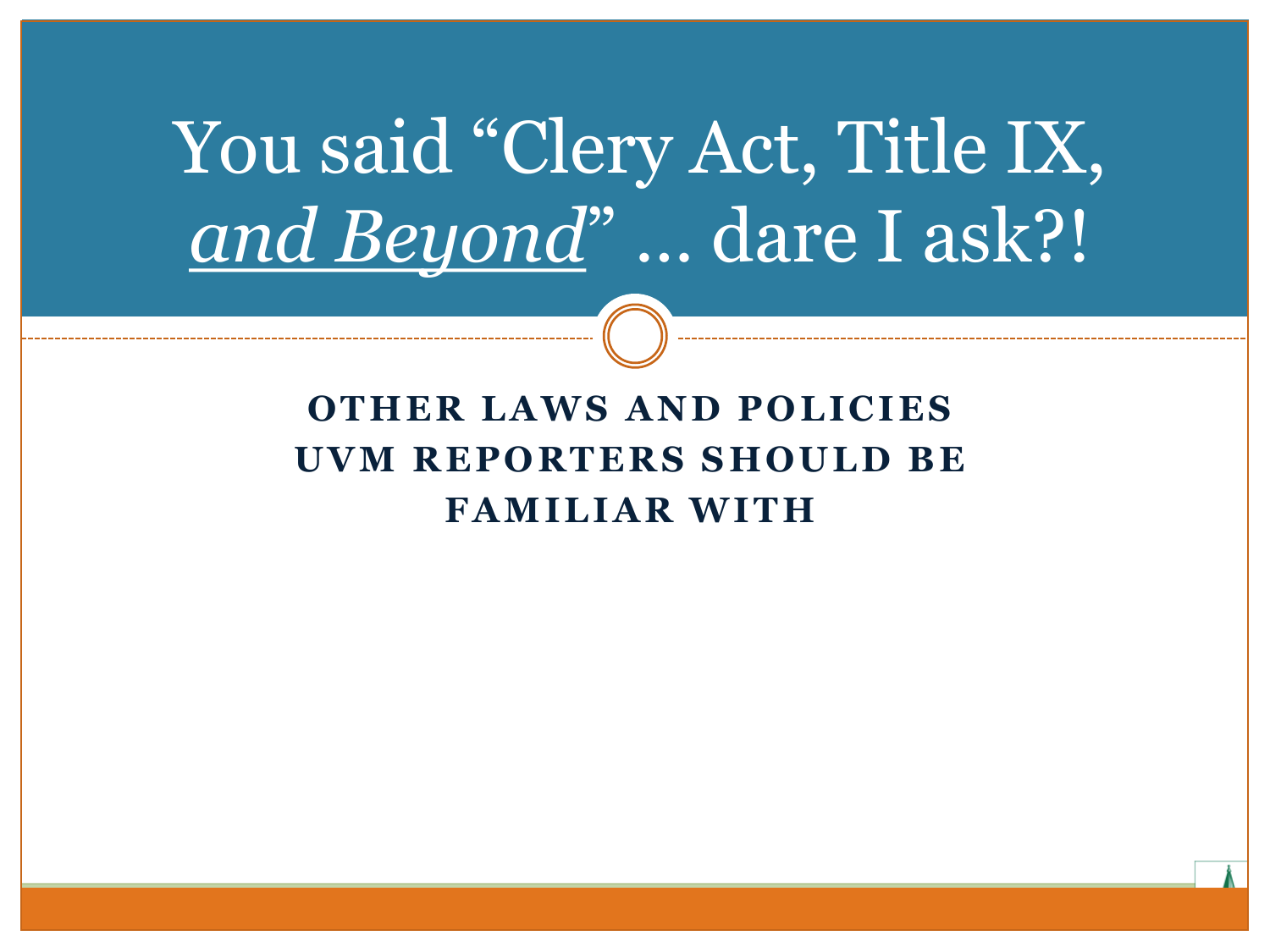## Reporting Other Kinds of Incidents at UVM

#### **Other kinds of misconduct and concerns about student welfare often warrant reporting that is not Clery or Title IX related.**

#### **CARE Form:**

- Report concerns about a student or colleague here. Examples may include academic struggles, mental health problems, physical health problems, family crises, personal challenges, absenteeism, and substance use concerns.
- $\star$  https://cm.maxient.com/reportingform.php?UnivofVermont&layout id=5

#### **Other Reports:**

- **The UVM Dean of Students Office maintains a listing of the various** reporting forms at UVM on their website. If you need to report something and aren't sure where, this listing may help.
- [https://www.uvm.edu/deanofstudents/student\\_advocacy](https://www.uvm.edu/deanofstudents/student_advocacy)

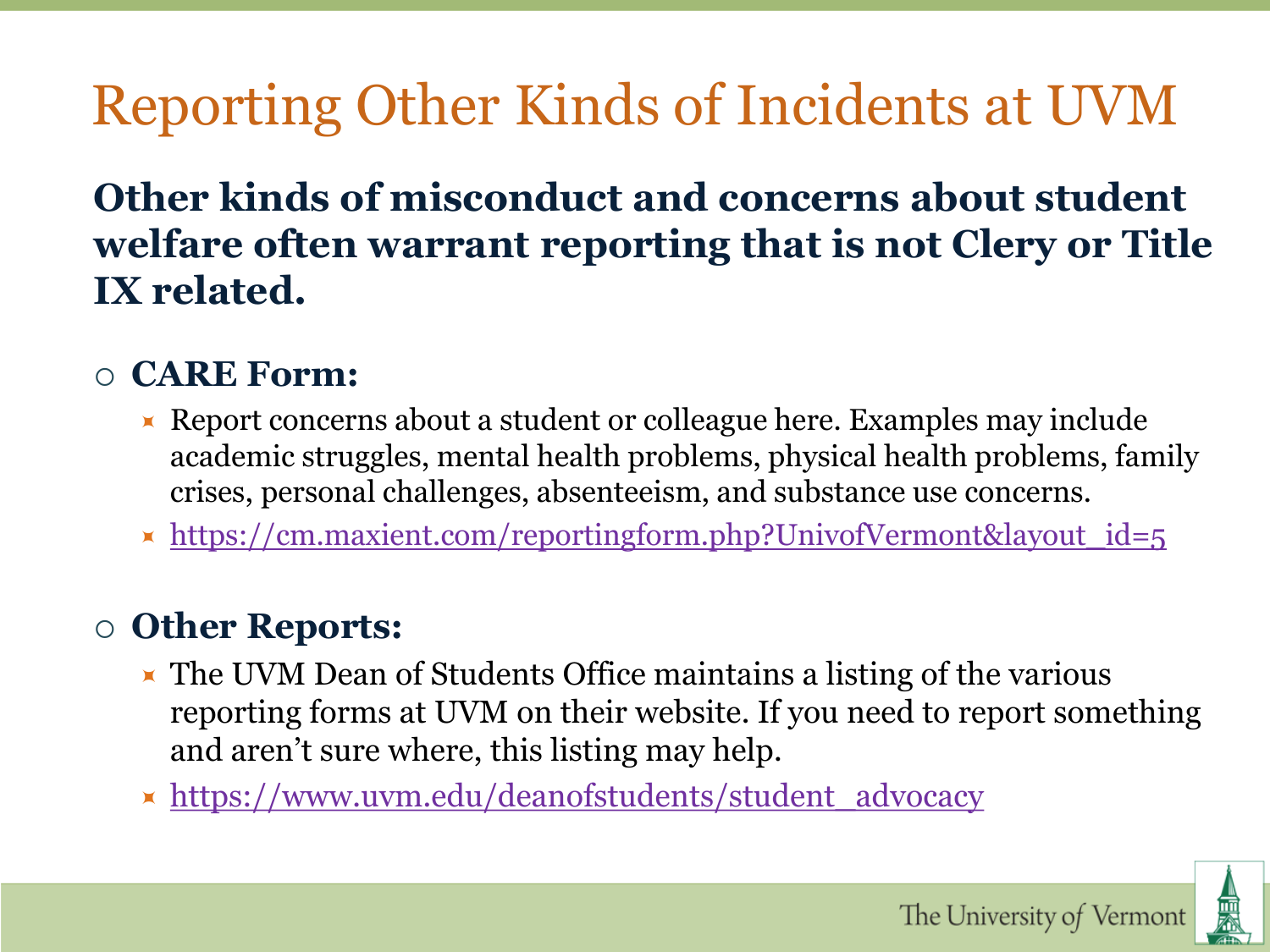## Suspected Incidents of Hazing

#### **UVM Reporters are** *required* **to report incidents of hazing to Police Services.**

 **Hazing:** any act committed by a person, whether individually or in concert with others, against a student in connection with joining/pledging, being initiated into, affiliating with, holding office in, or gaining or maintaining membership in any organization that is affiliated with the University; and has the effect of socially or physically isolating, humiliating, intimidating, or demeaning the student or having the effect of harming or potentially harming the mental or physical health of a student.

**Contact: UVM Police Services -- (802) 656-3473**

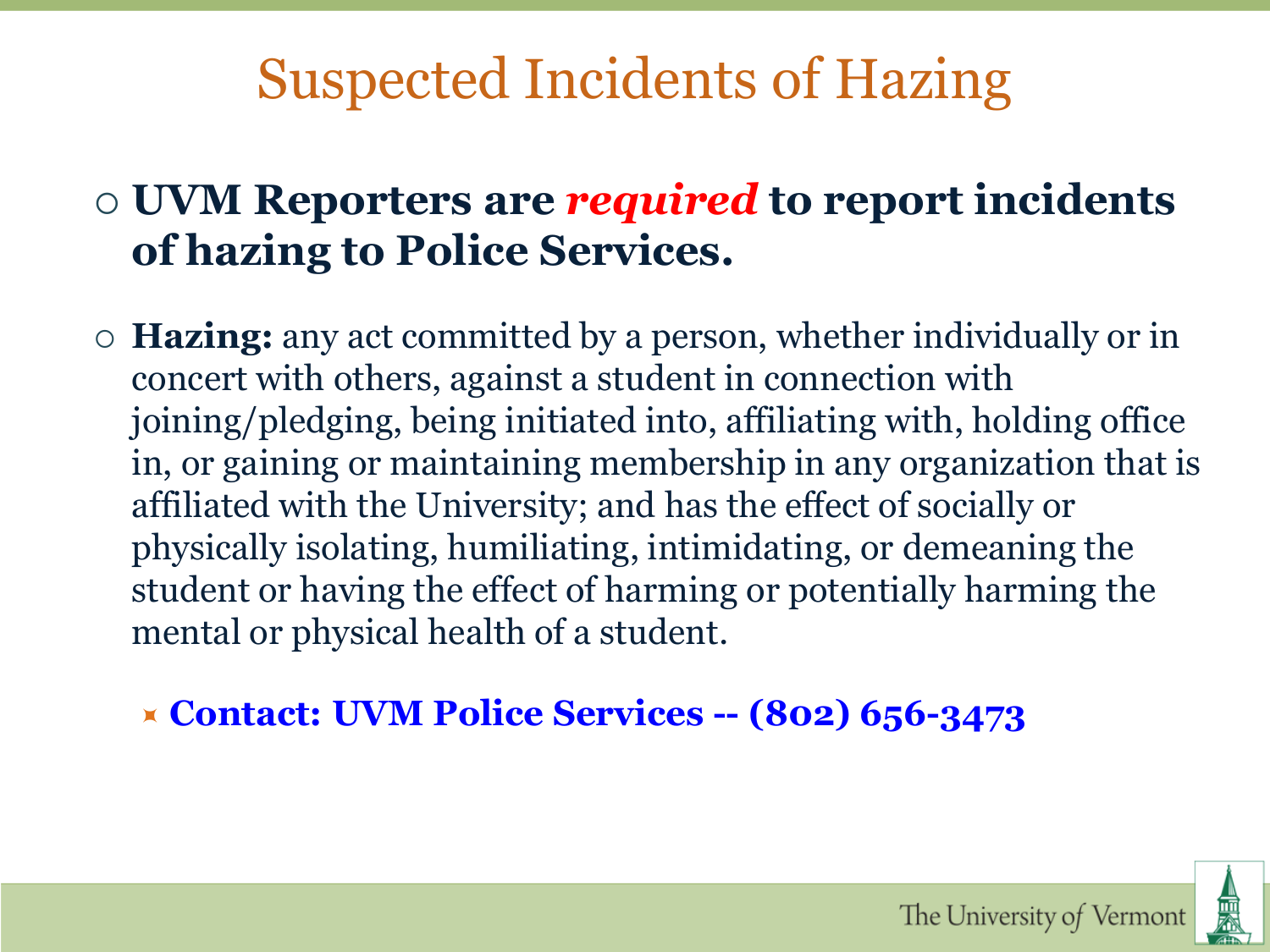## Abuse and Neglect of Minors

- **Vermont law requires that certain professionals report to Vermont Dept. for Children and Families (DCF) any incident arising as to which there is reasonable cause to believe a minor has been abused or neglected.**
	- **Contact: Vermont DCF – 1 (800) 649-5285**
- $\circ$  In addition, to protect optimally the safety of minors who are participating in University programs and activities, **the University**  *requires* **any employee who has reasonable cause to believe that a minor participating in such a program or activity has been, or is being, abused or neglected to report the concern promptly.**
	- **Contact: UVM Police Services – (802) 656-3473**

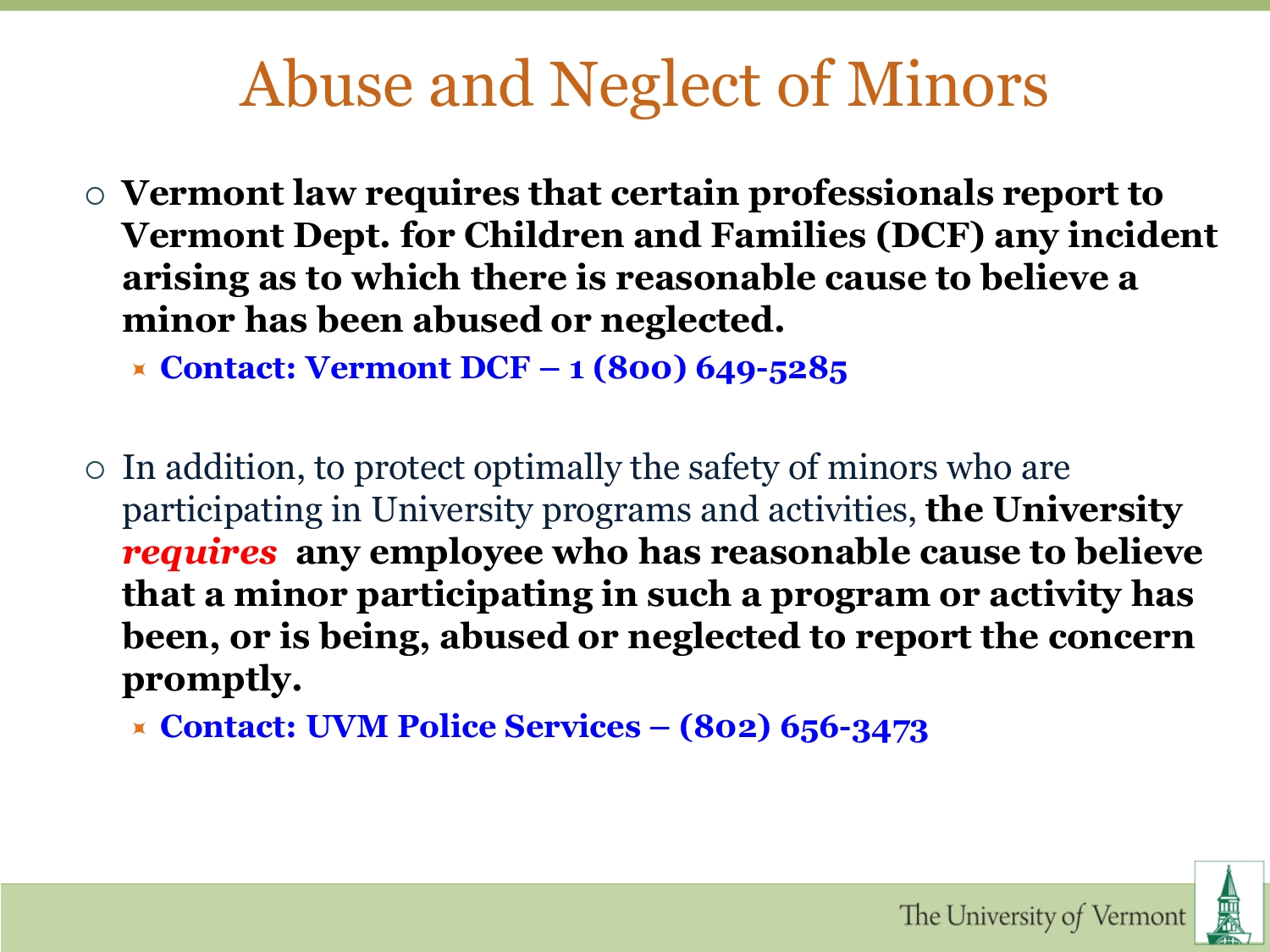# Abuse and Neglect of Vulnerable Adults

 **Vermont law requires that certain professionals report to Vermont Adult Protective Services any incident arising as to which there is reasonable cause to believe a vulnerable adult has been or is currently being abused, exploited or neglected.**

**Contact: Adult Protective Services – 1 800 564-1612**

 $\circ$  In addition, to protect optimally the safety of individuals who are participating in University programs and activities, **the University**  *requires* **any employee who has reasonable cause to believe that a vulnerable adult participating in such a program or activity has been abused, exploited or neglected to report the concern promptly.**

**Contact: UVM Police Services – (802) 656-3473**

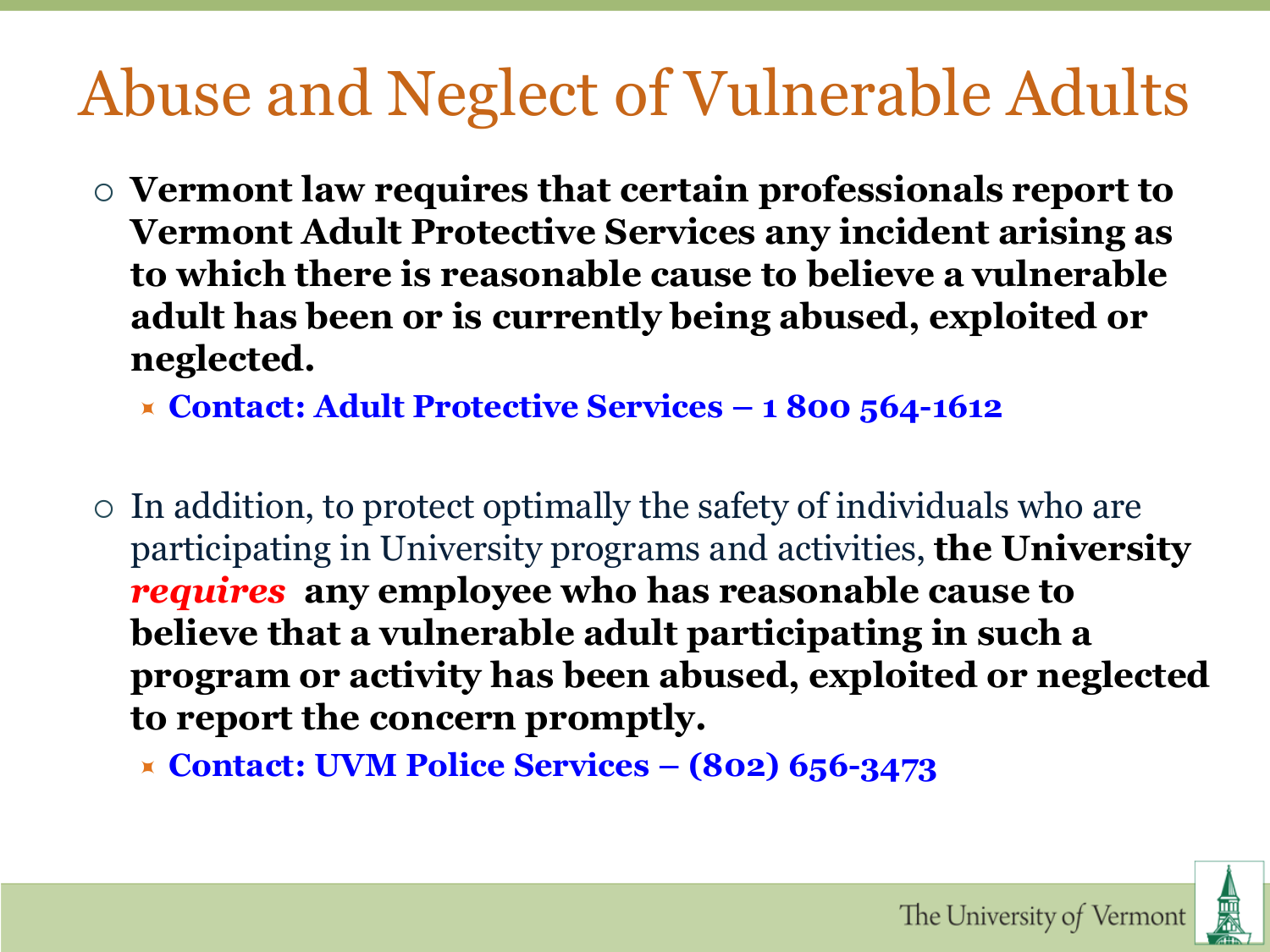## Missing Students

- In accordance with the Higher Education Opportunity Act of 2008, the Clery Act, and University Policy, UVM Reporters are **required** to notify the University of Vermont **Police Services** if they obtain information that a residential student is or may be missing.
	- **Contact: UVM Police Services -- (802) 656-3473**

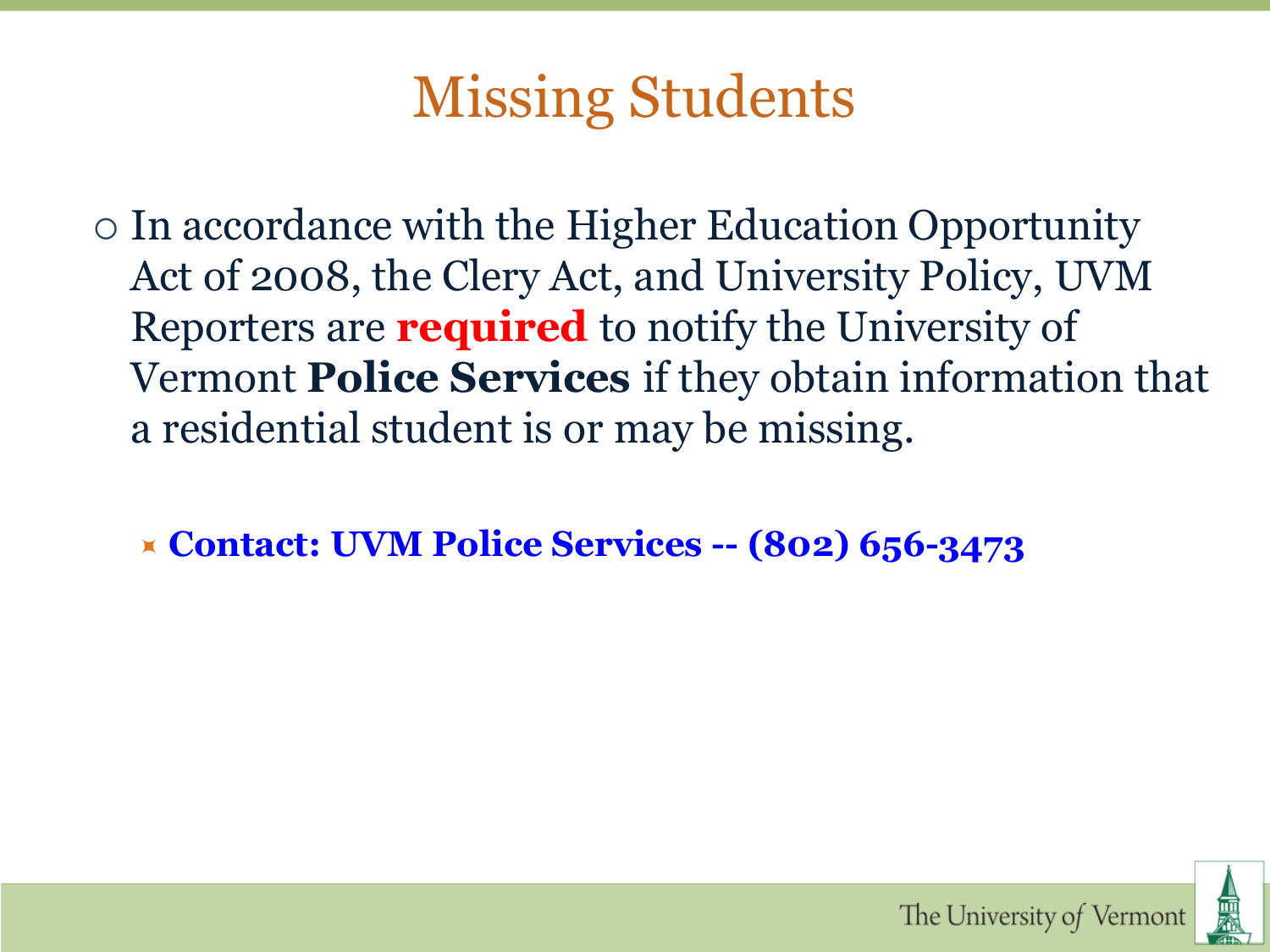### **Resource Spotlight:** AAEO Intake and Outreach Coordinator

**Taryn Moran AAEO - 428 Waterman**

**[TitleIX@uvm.edu](mailto:TitleIX@uvm.edu)**

#### **Responsibilities:**

- First line of response in AAEO when a report of discrimination or harassment is received;
- Assess reports for threat to campus safety and need for interim action, including implementation and monitoring of appropriate remedial and protective measures designed to promote safety and facilitate continued access to University employment or education programs and activities;
- Provide information to both parties, as well as witnesses and advisors, about University policies and processes;
- Make appropriate resource referrals (on and off-campus);
- Develop and maintain appropriate outreach materials and resources;
- Conduct training and outreach to campus community members about University processes and resources.

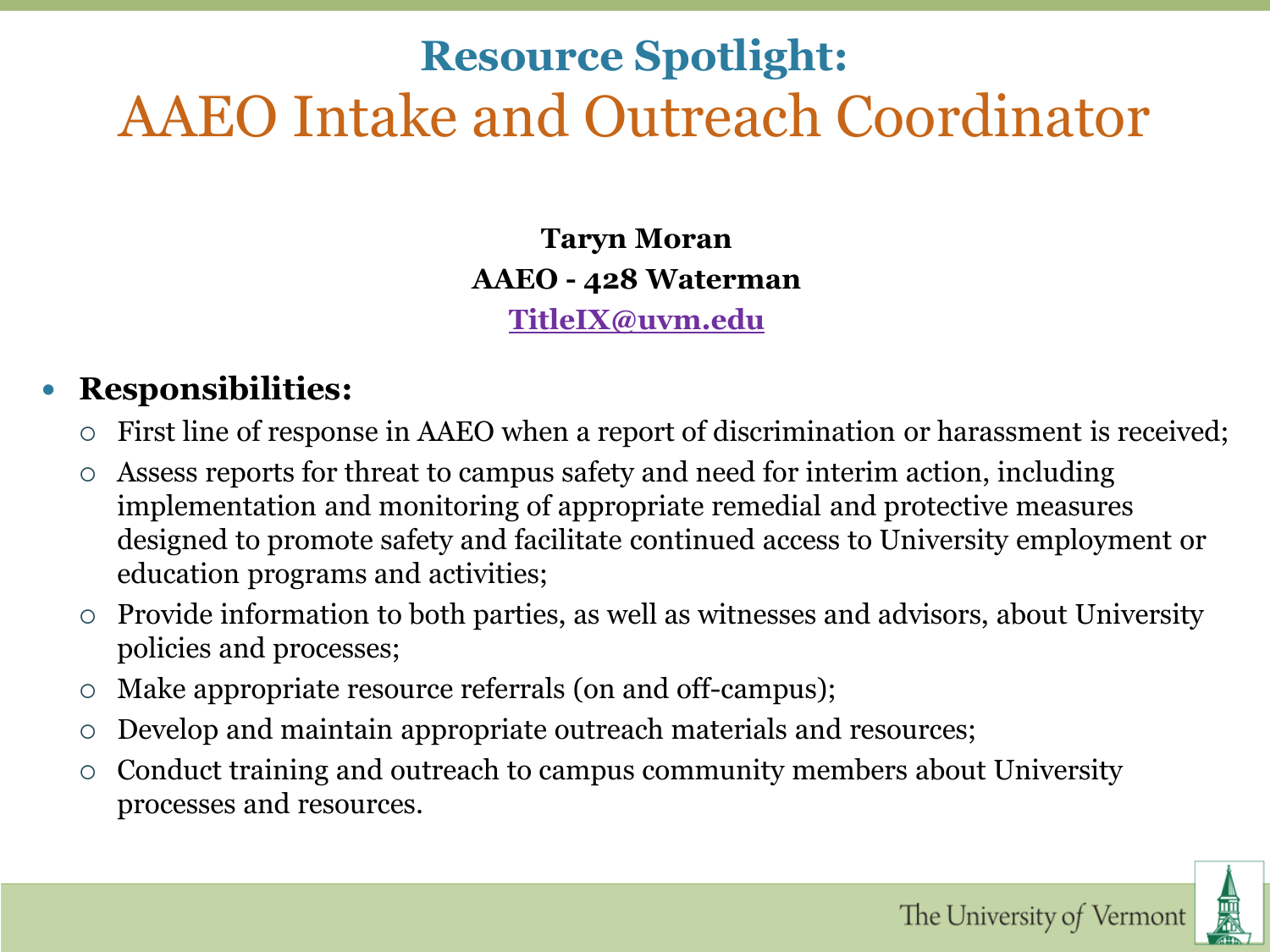### **Resource Spotlight:** Campus Victim's Advocate

**Judy Rickstad 34 South Williams Street UVM Women's Center [Advocate@uvm.edu](mailto:Advocate@uvm.edu)**

- **FREE AND CONFIDENTIAL SUPPORT** in person or by phone.
- Sees victims and bystanders following an incident of gender based violence (i.e. one day to several years after)
- Hears and holds the victim or bystander's story
- Informs victim of their rights on campus, through AAEO, and within the criminal justice system.
- Available to accompany individuals to medical, legal, criminal justice and/or campus investigation and disciplinary proceedings.
- Ensures a standardized level of care, including receipt of:
	- $\blacktriangleright$  Medical attention (as needed)
	- Referral to Counseling & Psychiatry Services (students) and Invest EAP (employees)
	- Information about reporting options
	- $\blacktriangleright$  Referrals to off-campus agencies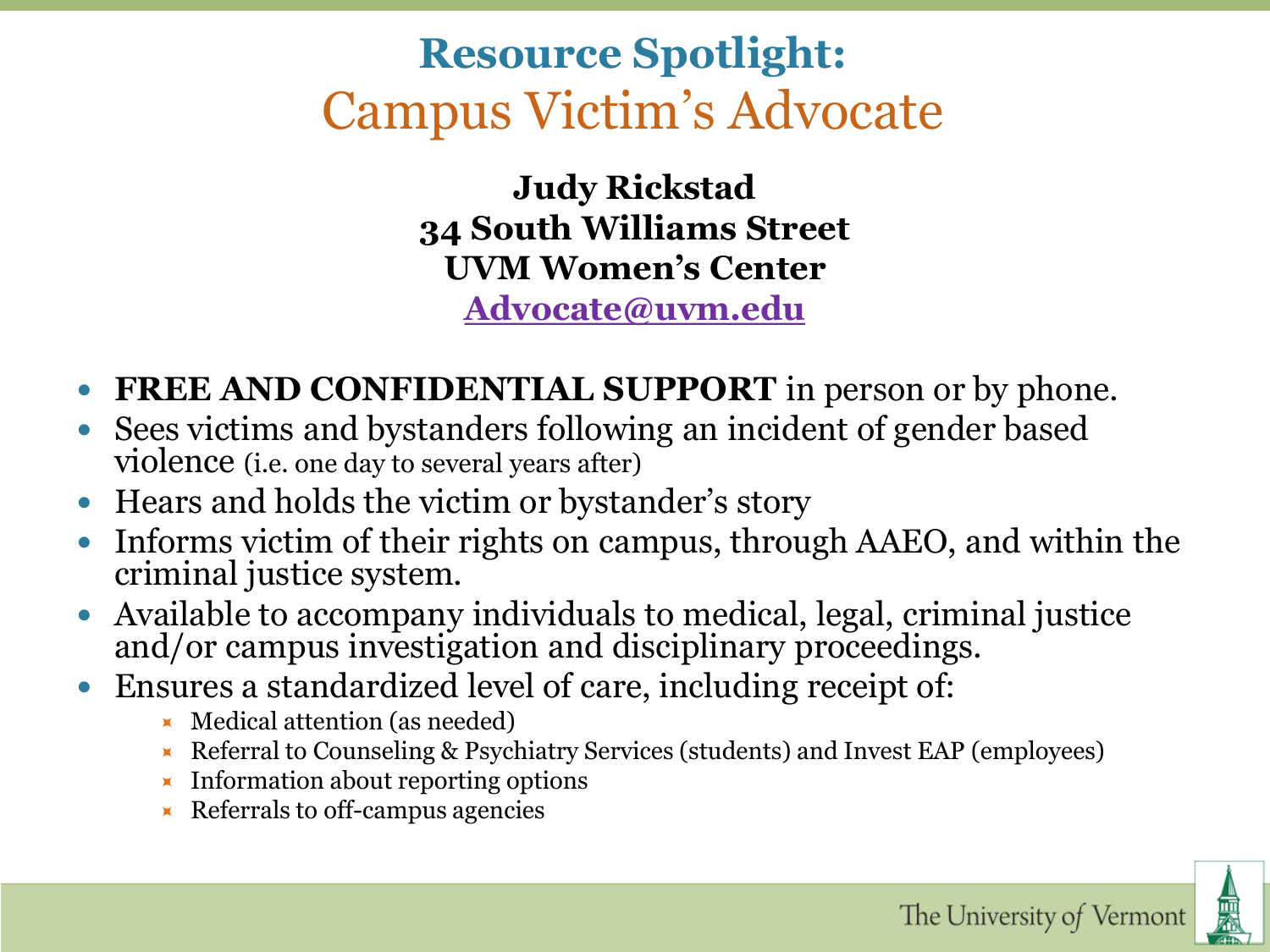## Title IX and Sexual Misconduct Website **Resource Spotlight:**

- The purpose of this website is to provide access to information and resources intended to prevent sexual assault and misconduct, and to promote healthy, respectful and responsible relationships and choices.
- On this website, you will find information about:
	- UVM's policies and processes related to sexual harassment and misconduct;
	- $\blacktriangleright$  How to identify sexual misconduct and assault, relationship violence, stalking, and other forms of gender-based discrimination and harassment;
	- $\blacktriangleright$  What your reporting options or obligations are, and the process that will occur if you do make a report;
	- What to do if you or a friend have been sexually assaulted, are being stalked, or have experienced relationship violence;
	- University and community resources, and how you can get involved;
	- $\blacktriangleright$  Sexual Health and Healthy Relationships.

#### **<https://www.uvm.edu/aaeo/title-9-sexual-misconduct>**

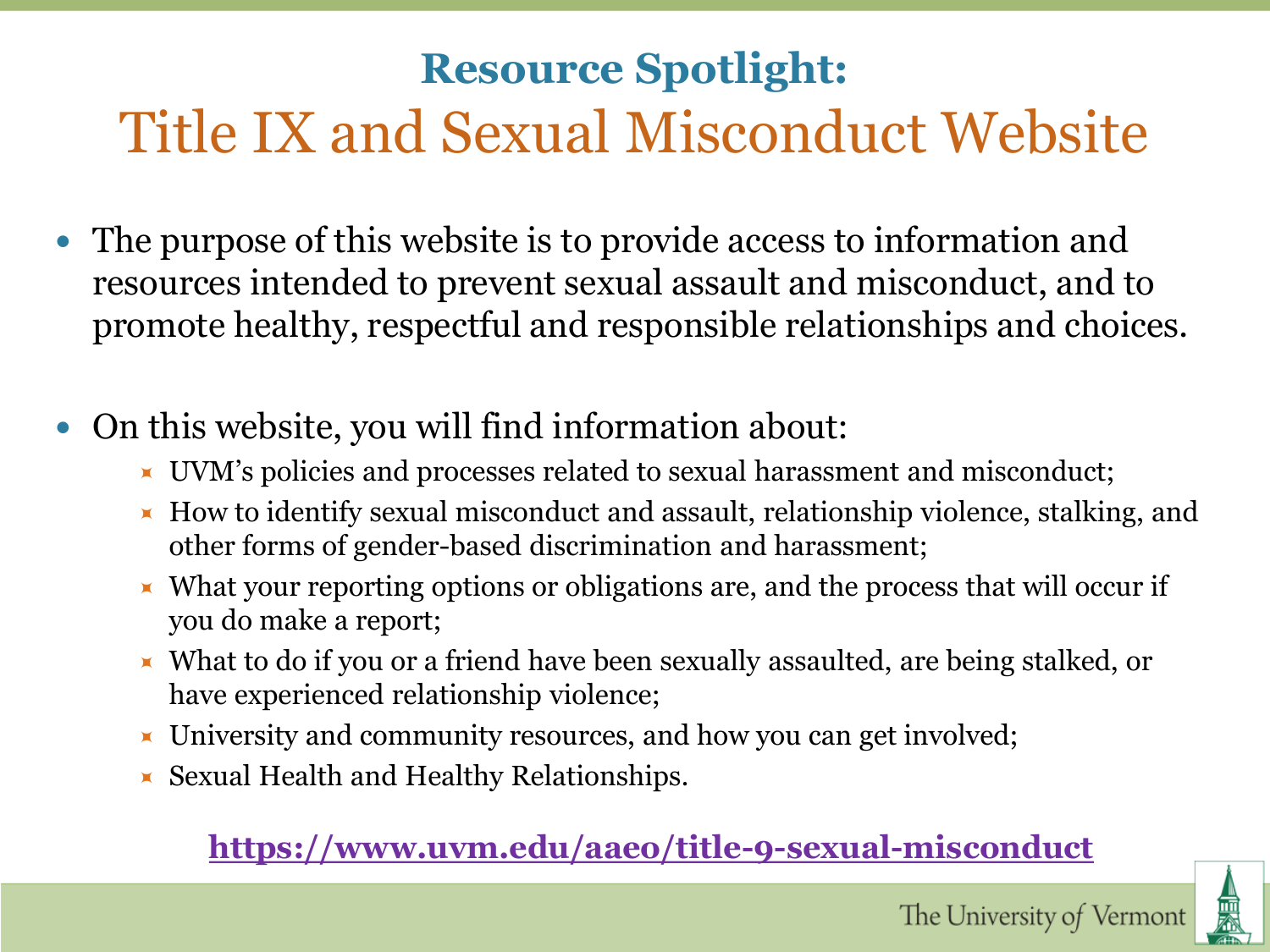## Summary of Key Points

- **In an emergency, call 911.**
- **Reporting alleged crimes to UVM Police Services is a requirement of your job, and federal law.** This may be accomplished by filing an electronic report ([www.uvm.edu/police/csa](http://www.uvm.edu/police/csa)), which need not include the alleged victim's name.
- **Reporting allegations of discrimination and harassment, including all forms of sexual misconduct, to AAEO is also a requirement of your job and federal law.** This may be accomplished by emailing [TitleIX@uvm.edu](mailto:TitleIX@uvm.edu) or completing an online [AAEO Incident Reporting Form.](https://cm.maxient.com/reportingform.php?UnivofVermontAAEO&layout_id=5)
- **When in doubt – REPORT!**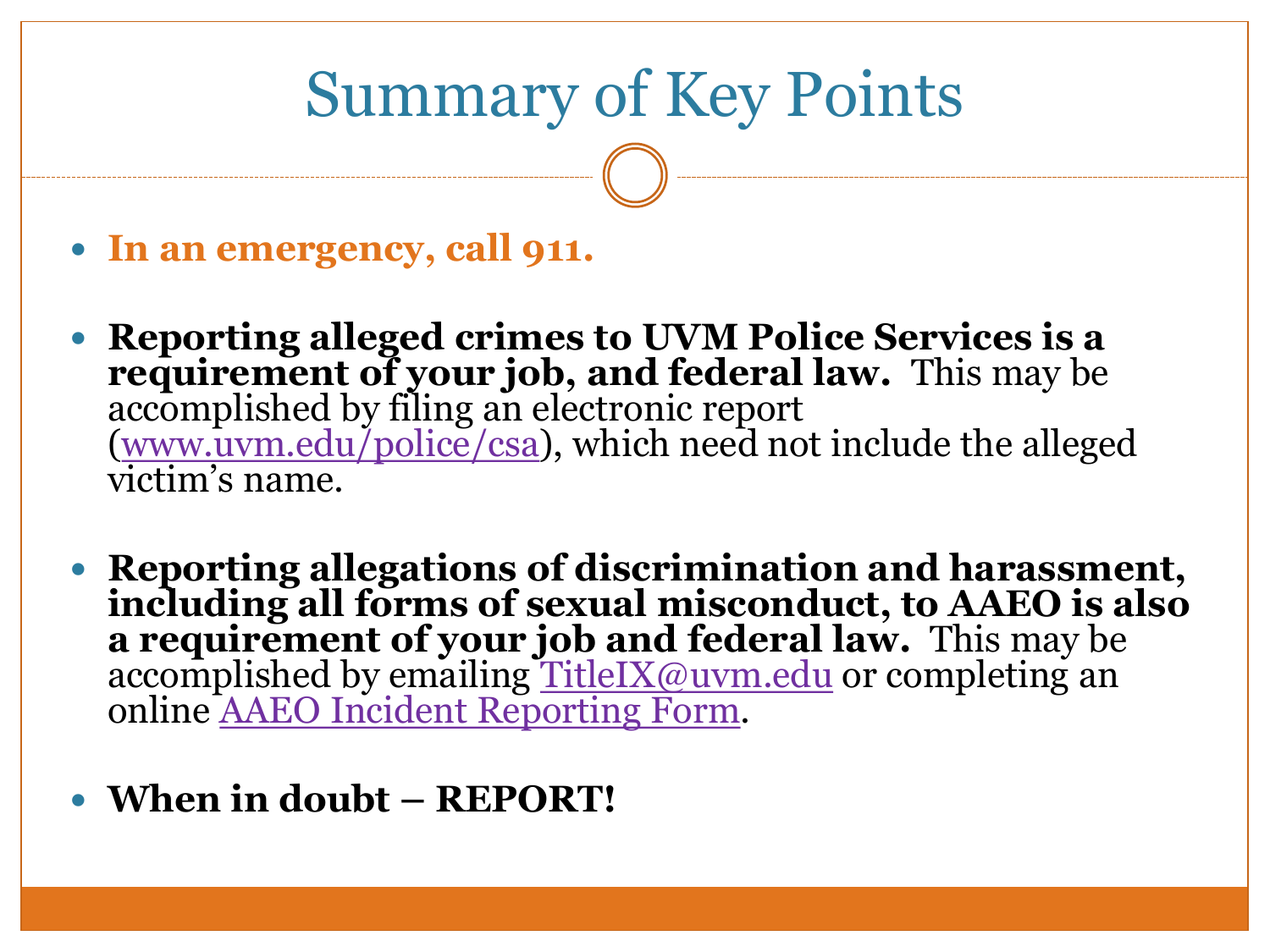# Helpful Contacts

### **To Make a Report:**

- Crimes Generally: [www.uvm.edu/police/csa](http://www.uvm.edu/police/csa)
- · Sexual Misconduct: [TitleIX@uvm.edu](mailto:TitleIX@uvm.edu) or [Title9@uvm.edu](mailto:Title9@uvm.edu)
- Discrimination/Harassment: AAEO Incident Reporting Form [\(http://www.uvm.edu/aaeo\)](http://www.uvm.edu/aaeo)

### **For Information:**

- UVM Police Services: x6FIRE [911 in an Emergency]
- AAEO / Title IX Coordinator: x63368
- Campus Victim's Advocate: x67892
- Dean of Students Office: x63380
- Office of the General Counsel: x68585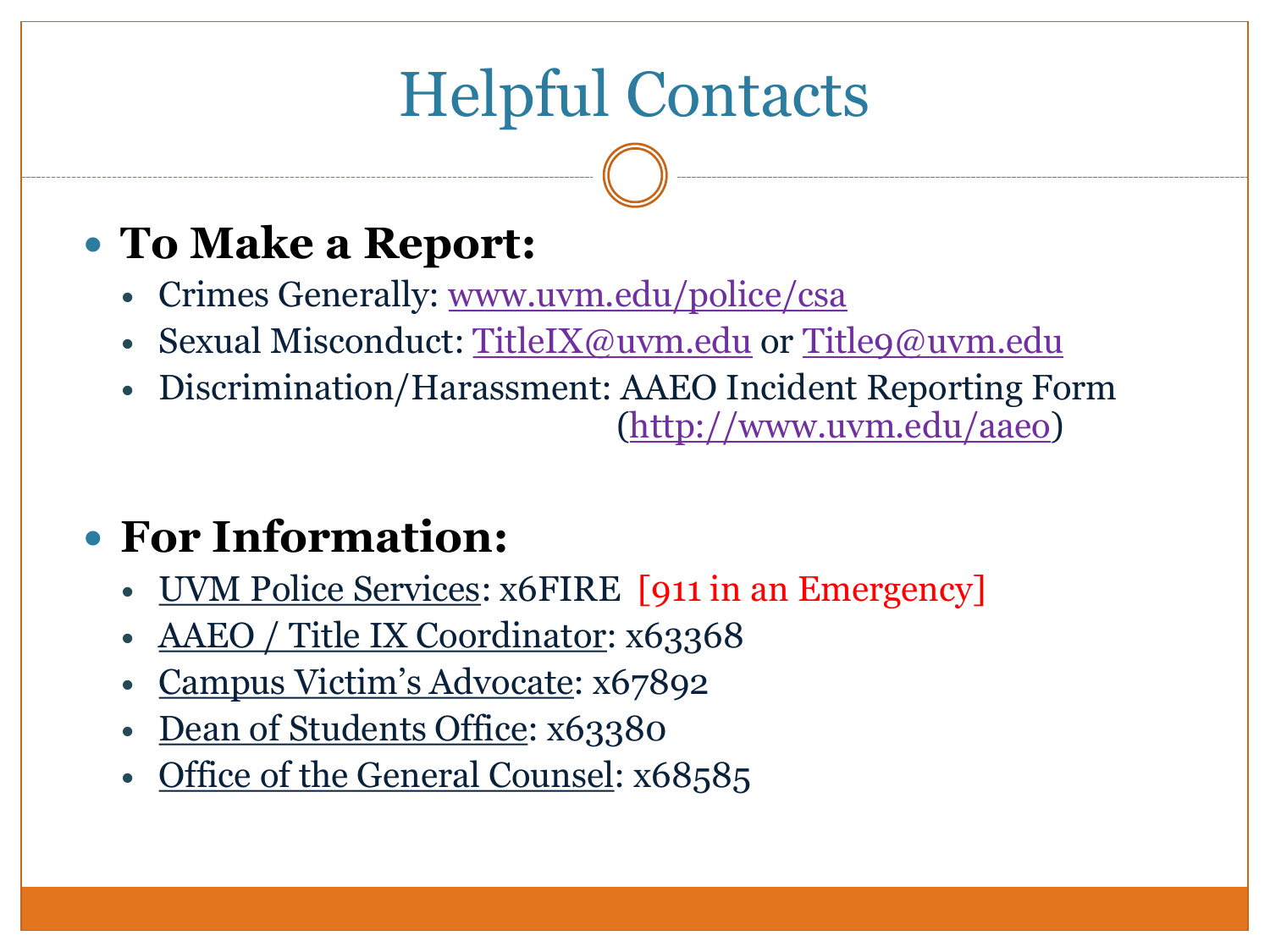## Policy Links

**UVM Reporter Operating Procedure:** [https://www.uvm.edu/sites/default/files/UVM-](https://www.uvm.edu/sites/default/files/UVM-Policies/policies/campussecruity.pdf)Policies/policies/campussecruity.pdf

**Discrimination, Harassment and Sexual Misconduct Policy:** <https://www.uvm.edu/sites/default/files/UVM-Policies/policies/sexharass.pdf>

**Missing Student Policy:**

[http://www.uvm.edu/policies/general\\_html/missingstudent.pdf](http://www.uvm.edu/policies/general_html/missingstudent.pdf)

**Reporting Abuse and Neglect of Minors:**

[http://www.uvm.edu/policies/general\\_html/abuse\\_minors.pdf](http://www.uvm.edu/policies/general_html/abuse_minors.pdf)

**Reporting Abuse, Neglect & Exploitation of Vulnerable Adults:** [http://www.uvm.edu/policies/general\\_html/vulnerableadults.pdf](http://www.uvm.edu/policies/general_html/vulnerableadults.pdf)